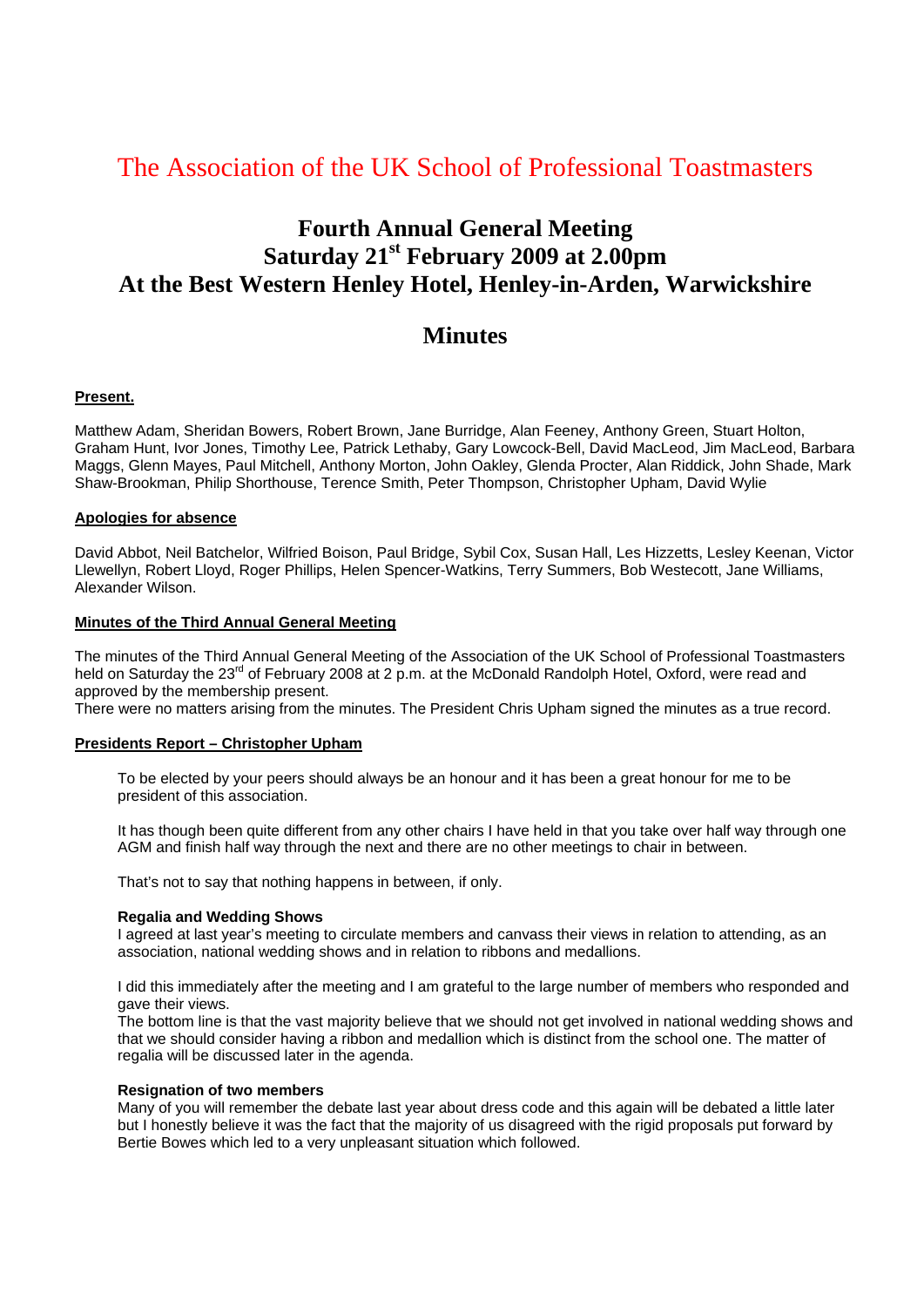Bertie clearly felt that our standards were not up to his and when he responded to my circulation about wedding shows and regalia he chose to widen it to include membership criteria and standards and in doing so used defamatory language towards another member. When tackled and asked to apologise he refused to do so and subsequently resigned. He was later joined by his fellow NAT member Ian Low. **I did speak and write Ian to try to persuade him to stay but his mind was made up unfortunately.** 

Each and every one of us has the right to disagree with the rest of us and to come here and debate matters and to correspond with the Executive or each other at any time. What I believe none of us has the right to do is to level accusations at individuals or speak of fellow members in a way which at best can be described as less than courteous.

We are professionals and we should behave professionally and we should treat each other respectfully.

Is it sad to lose two members? Yes it is, but if they feel that we are not fulfilling their needs in respect of our standards then it is a matter for them.

I know from the many supportive comments I received that you felt I handled the situation appropriately.

#### **Thanks**

I have been in touch with fellow officers on occasions and I think that between us we have done a reasonable job of dealing with the administration of the organisation this last year.

I wish to record my thanks to David Wylie for the work he has done as Secretary, which I have to say involves far more than the President's role.

#### **Web Site**

I had hoped that we would be talking about our updated web site at this meeting but sadly that is not the case.

I am not a liberty to discuss the reasons that Sandra Pilgrim has been unable to tackle that project. I am aware of them and it is suffice to say that I am satisfied they were beyond her control and that we should not be critical of her. She is deserving of our support. Hopefully when we discuss it later someone else will take on responsibility for moving it forward.

#### **School Courses**

In the course of the year I attended one of Graham's courses and I am pleased to report that he is still attracting quality people and I was impressed by their ability and enthusiasm.

#### **The Association**

This Association has now come a long way in a relatively short time. We are the biggest, are we the best? I don't know, but we can certainly hold our own with any of them and I think one of the attractions for many of us is that we are not stuffy the way some of them are and hopefully we will never become so. We do have to consider who we allow to join, standards of dress etc but let's not get carried away and let's not impose things on ourselves that we have no way of controlling.

#### **Thanks to Social Secretaries**

I would like to extend my sincere thanks to Phil Shorthouse and Terry Summers our Social Secretaries for the work they have done in organising this AGM and dinner. It is often an unenviable task and they, particularly Phil have worked very hard on behalf of us all.

#### **Closing Remarks**

I repeat what I said at the start, it has been an honour to be your President and I hope that this weekend we all come here with the will to debate the issues, reach sensible conclusions and move the organisation forward.

# **Secretary's Report – David Wylie**

Secretary reported that the Association now has 79 members of whom 73 have taken up insurance. He encouraged members to continue to pass work through the Secretary to other members and thanked all the membership for their support throughout the year.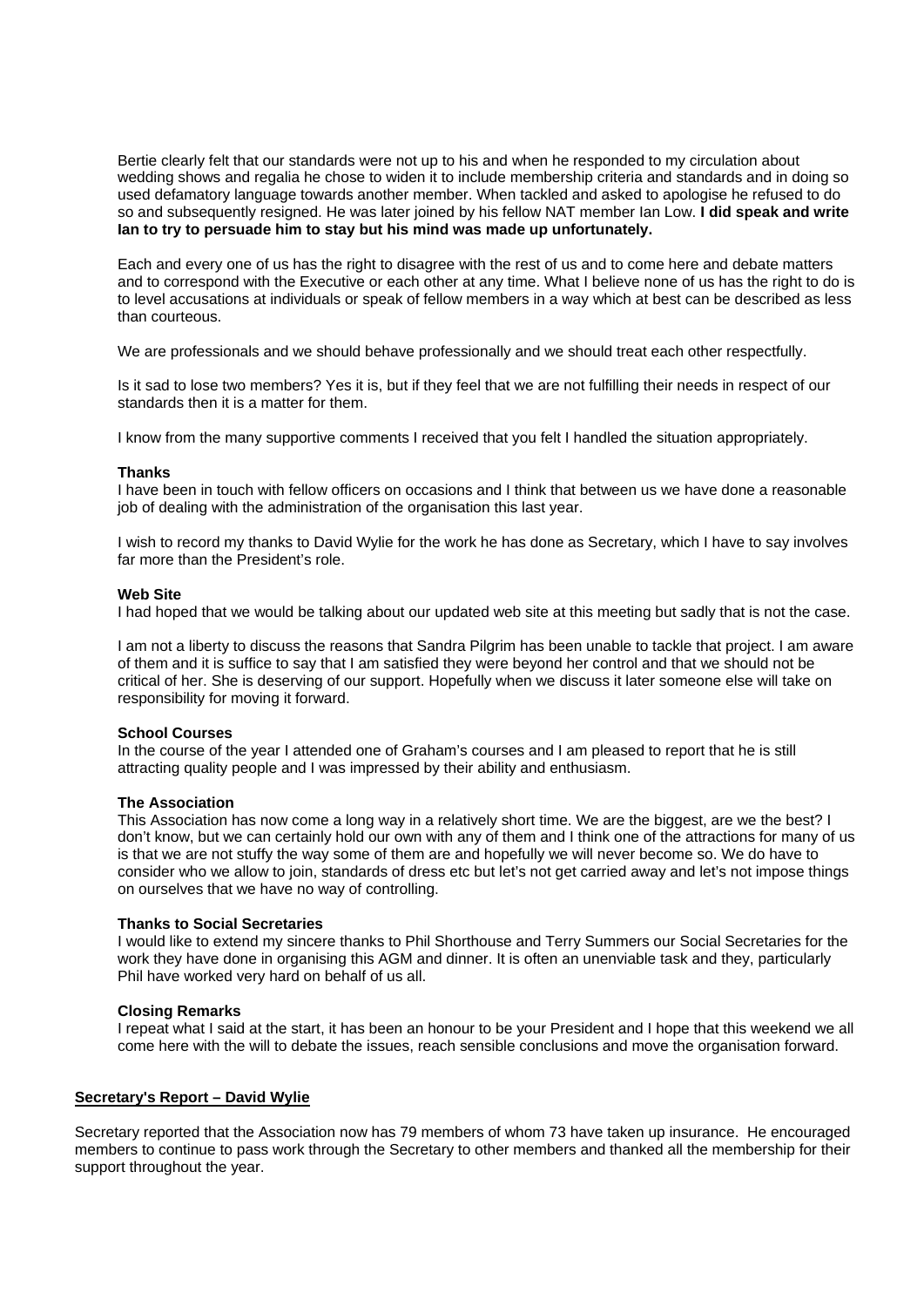# **Treasurers Report – Timothy Lee**

Treasurer presented his report (attached as Appendix I); he also expressed his willingness to act as Treasurer for the next year, but that a new Treasurer would be needed thereafter. Tony Green and Alan Riddick, currently Examiners, have yet to sign-off the accounts.

# **Election of officers 2009/2010**

# **President.**

David Wylie proposed by Christopher Upham and seconded by Glenn Mayes. This was duly passed by the members present.

# **Senior Vice President.**

Philip Shorthouse proposed by Christopher Upham and seconded by Peter Thompson. This was duly passed by the members present.

# **Junior Vice President.**

Alan Riddick proposed by David Wylie and seconded by Peter Thompson. This was duly passed by the members present.

# **Secretary.**

At last year's AGM Glenn Mayes offered his services as Secretary for this year however at the AGM Jane Burridge indicated her willingness to stand for election, proposed by Glenn Mayes and seconded by Graham Hunt.

This was duly passed by the members present.

#### **Treasurer.**

Timothy Lee proposed by Glenn Mayes, seconded by David Wylie. This was duly passed by the members present. NB Mark Shaw-Brookman indicated his willingness to stand for election for this role next year. Gary Lowcock-Bell and Tony Green were appointed Account Examiners.

# **Social Secretaries.**

Terry Summers had been proposed by David Wylie but was not present.

Outgoing Social Secretary Philip Shorthouse pointed out that unless the two social secretaries live close, it is very difficult to work as a team, and perhaps one would be better? At present the AGM is the only event for the Secretaries to organise. As the constitution states that the Association has 2 Social Secretaries, either one post could be declared vacant or the Constitution changed; this discussion was deferred until later in the meeting.

# **Committee members.**

Tony Green proposed by Alan Riddick seconded by Timothy Lee. Paul Mitchell proposed by Alan Riddick seconded by David Wylie. John Oakley volunteered, seconded by Timothy Lee. Peter Thompson proposed by David Wylie seconded by Alan Riddick.

These members were duly elected by the members present.

Taking over the Chair, David Wylie thanked members for their confidence in electing him as President and assured them that he would do the job to the best of his ability.

Philip Shorthouse proposed a Vote of Thanks to all outgoing Officers.

#### **Public Liability Insurance.**

David Wylie informed the members that we are awaiting the premium for the insurance cover for 2009/2010 for £5 million of indemnity policy from the TGC and cannot therefore confirm the cost per member; this will be communicated as soon as possible.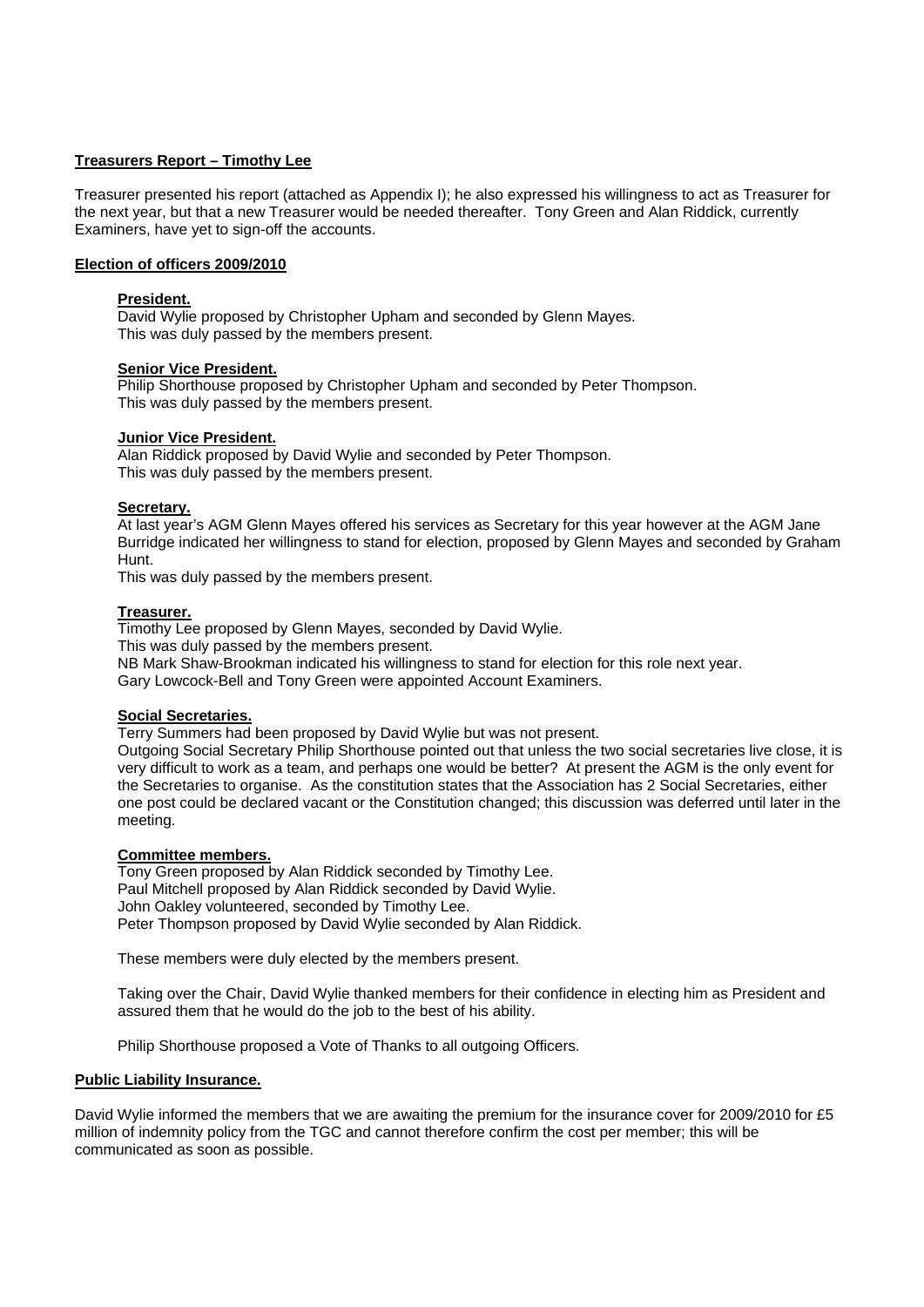# **Membership Selection, Development and Retention Criteria – Glenn Mayes.**

Glenn Mayes presented his paper (attached as Appendix II) A lively debate ensued, including the following points and opinions:

- Should we accept Toastmasters into the AUKSPT who have not come through the UK School of Professional Toastmasters and if so under what criteria?
- The Association was set up to look after the interests of Graduates from the school, why would we look for external applicants?
- Where will the School be in 5 or 10 years time? Will there still be a flow of members?
- We would need to understand what training any prospective external member had undergone
- Should we introduce professional development and/or levels of membership within the AUKSPT and if so how should this be structured?
- The AUKSPT does not meet often enough and offers members little value except cheap insurance.
- The national membership makes meeting difficult but we could implement local groups (see below)
- There should be ongoing training based upon the School's groundwork
- We could implement progressive levels of membership, eg Associate, Full etc but where would that leave existing members, and what about the financial implications of training, examining etc
- Some members have joined other organisations in order to expose themselves to the professional scrutiny involved in the application process, the AUKSPT currently offers no professional feedback after graduation
- Do we know why half of all UKSPT Graduates don't join the Association?

It was felt that first putting our own developmental criteria in place would make the criteria for external applicants fall into place.

Finally all agreed that there was not sufficient time at the AGM for this discussion.

Philip Shorthouse proposed and Alan Riddick seconded *that we take on board Glenn's paper and the Executive Committee set up a Working Committee to consider these proposals further.*

Mark Shaw-Brookman tabled an amendment *that an interim report on progress should be issued in 3 months.*  This was duly passed by the members present.

Gary Lowcock-Bell suggested that Terms of Reference for the Working Committee should be defined before the work starts.

Glenda Procter suggested circulating Glenn's paper to the full membership with space for them to add comments.

# **The Future of the School – Graham Hunt.**

I must first take issue with the President's statement that the only benefit gained from the association is the insurance. Loyalty, cameraderie and network play an important part.

The school has now been in force for nine years, the last five of which as a limited company. The move to a limited company had advantages at the beginning but Mr Brown soon sorted out that when he removed the tax inducement for all small limited companies. Corporation tax also remains heavy and these, plus all the expenses of creating the course to high standards is perhaps more than you may think. All I will say is that unless I have a minimum of 12 students per year I am working for nothing.

There has been talk of a vested interest by myself in ensuring that only those who have passed through the school should be eligible for membership. I certainly have a vested interest in getting more students on my courses and the only vested interest I have in students joining the association is in their successful progression into the profession plus the advantage of insurance cover.

The association voted to keep the membership to members at the last AGM. This association is a democratic organisation and it accepts a majority decision. Those who can't accept it should leave. Whatever decision you arrive at will be brought about by collective vote at these meetings. You can't change anything by staying away. All I would ask for is for parity with those who have taken the school's final paper. I can arrange this if need be by creating a special course for them.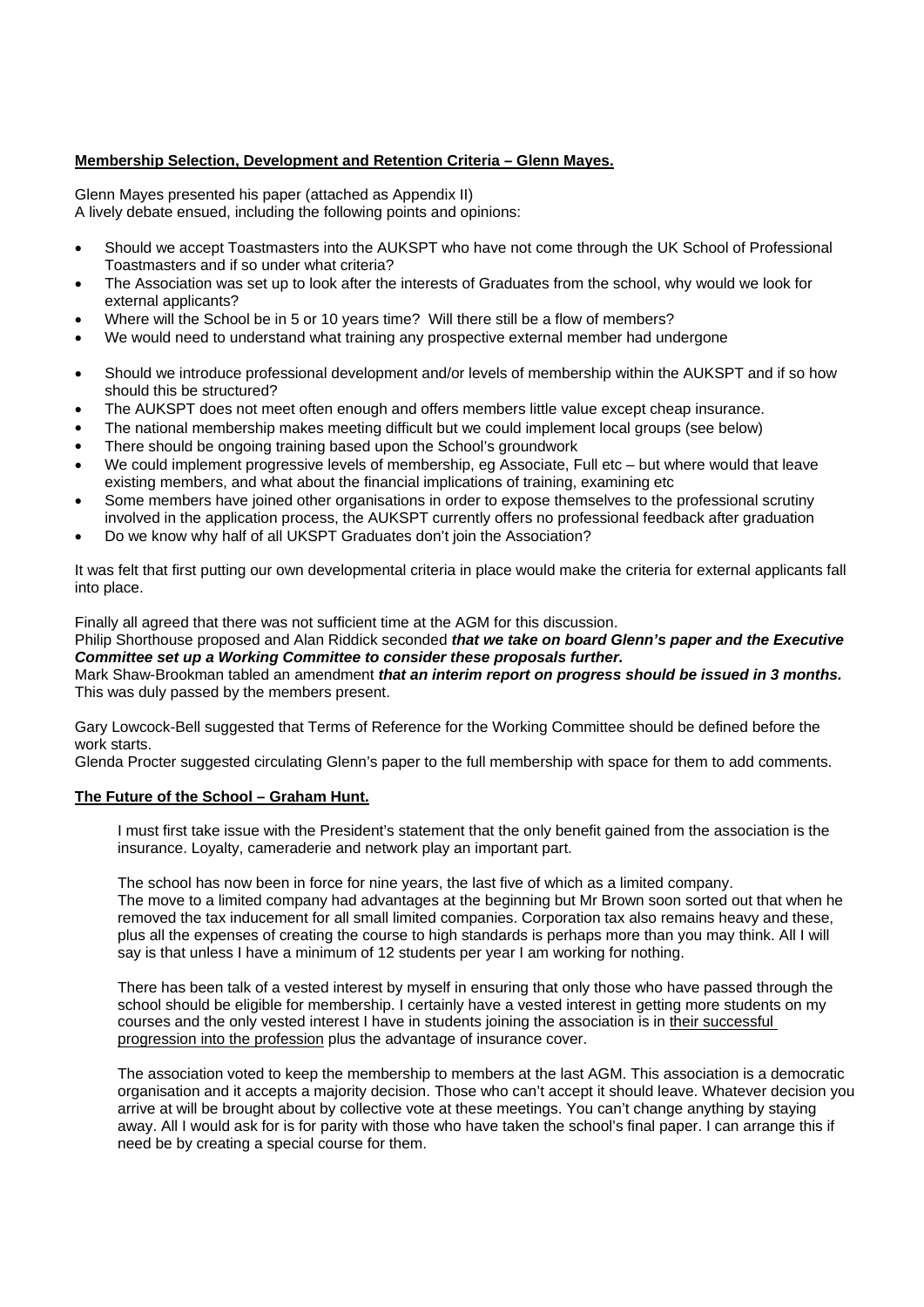It is as well to remember that although over 70 graduates have become members; a greater number has decided to be independent or linked up with other bodies. Some, I suspect, are working without insurance. I do not recommend anyone to anyone else who is not insured.

This latter statistic has been seen as a problem within the association in that both association members and non-members are entitled to wear the same collaret - simply because the association does not currently have its own collaret. The collaret has been duly earned at the school and for that I am proud for past students to wear it. As toastmasters I see no difference between anyone now that the collaret is a likely addition to the association. The members now have a choice as to which and when they wear their collaret. I am entitled to wear three collarets and I make my choice depending on what function I attend or whatever mood I am in. As individuals you will have that choice, the one you have earned through your studies and the other you have to show membership. Either is correct and again, it is your choice.

The school has brought me great joy and although my passion for this work directs my commitment to it I do, from time to time feel absolutely …er cream crackered but seeing the result of the work makes it all worthwhile. The quantity and the quality of the work that past students are getting and successfully completing, has exceeded all my best predictions.

The question now is, how much more am I prepared to do. Is it time for me to temper my exertions as I am coming up to 72 or have I the energy to recruit and extend the work of the school or even to share the work with others or simply sell the school to the highest bidder.

How can the school develop?

There are ways in which it can be extended and I am currently working on a model that could be nationally accepted but the path to this is very difficult as most bodies I have contacted so far have little or no idea of the extent to which each of you has had to work to gain your expertise, nor indeed how many toastmasters there are in this country who are announcing themselves as being qualified.

There is no such animal as a qualified toastmaster. This snippet of information from my brochure has duly been placed on the web pages of another training organisation.

I believe that whatever path the school takes it is best to have strong links/attachment to this association so that it can lead the way to bringing toastmasters together in the formation of standards recognised by all as being the ones to emulate and to gain a national qualification at least for every new toastmaster taught. It could also lead to experienced toastmasters adding qualifications to their CVs.

With this in mind I have been in consultation with members of the association who I genuinely believe, that if/when I decide enough is enough, there may be a progression that ensures the school's development, its continued links to the association and future role within the TGC and beyond.

That road would be very bumpy as you can bet that there are die-hards out there who will be set dead against anything different from the status quo.

I have observed the very sterling work as Presidents of this association by Glenn Mayes and Chris Upham. They have so many qualities of leadership and common sense associated with their backgrounds as coppers or indeed in spite of it.

The situation is not resolved yet as the credit crunch is having its effect on all of us and jobs are slowing down and in some cases drastically so. I will continue to consult with them and see them having a role within the school. When this is resolved you will all be informed.

What I do now say to you is that I believe you have all had the opportunity through the school to work as good professionals. I am not naive enough to think that some do not need to improve standards. You are all individuals. And work alone. What I ask you to do is to look carefully at what you do and try to improve on it. It is easy to become complacent.

I wish you all the success possible and if there are times or ideas you may have for the school's improvement I am always ready to listen.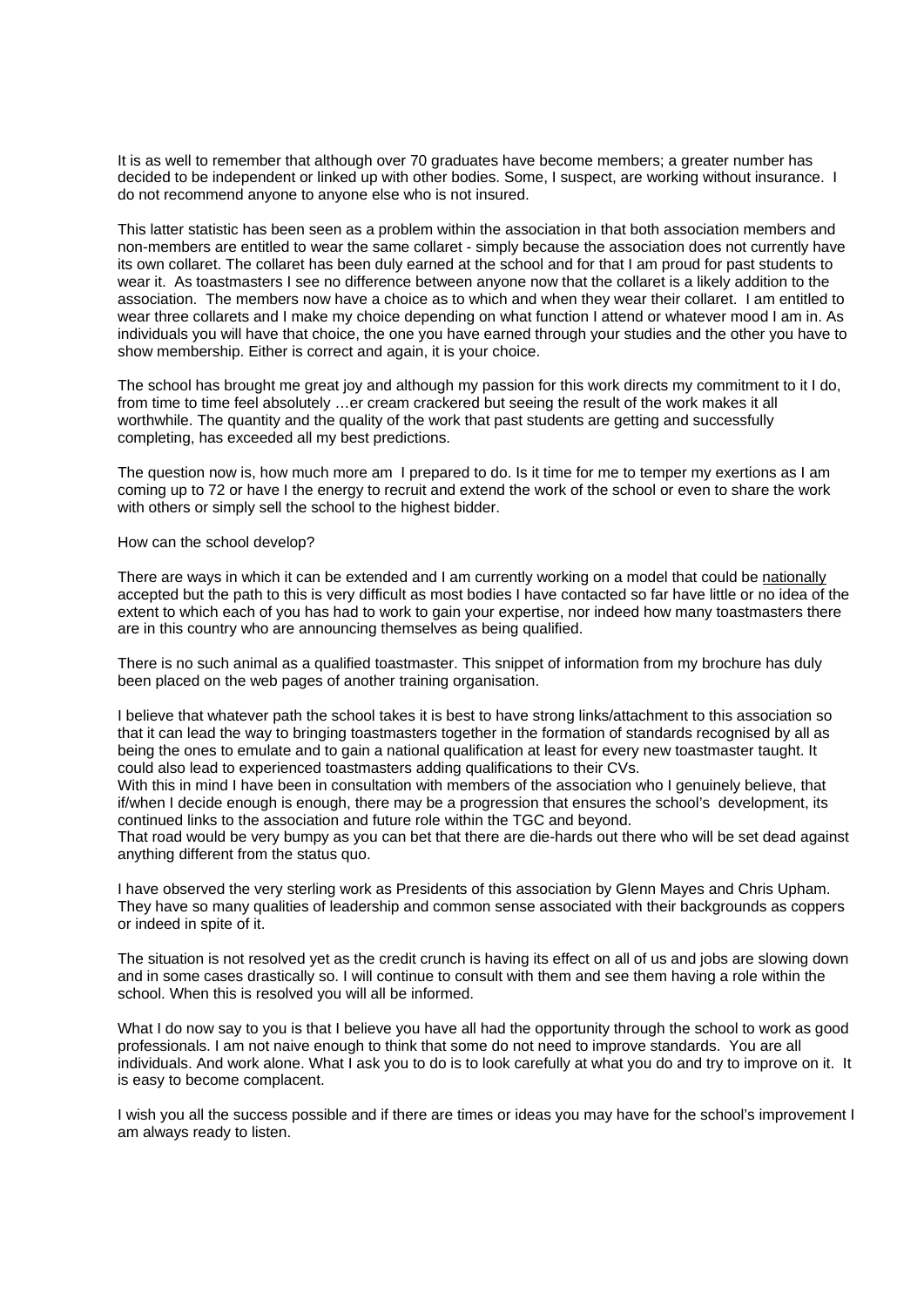# **Members Collaret – Glenn Mayes.**

Glen presented his paper attached as Appendix III

#### **Style of pendant**

Members present unanimously chose to accept the Merit design for the jewel as retaining desired links to the School.

#### **Style of ribbon**

Variation in ribbon could be used to distinguish different levels of Membership if this is implemented in future. A derivation of the School ribbon was again thought desirable. Alan Riddick proposed and Bob Brown seconded *that the ribbon should be the reverse of the School, ie red with a white trim*. This was carried by the members present.

It was also noted that the ribbon should be of a standard size, and members should adjust for a perfect fit by stitching (in four places probably giving a better shape than two).

# **Material**

Members present unanimously chose the silver gilt option

# **Inventory control**

Once we have the collarettes the new joiners fee will include the cost of the collaret. It was felt that there should be no compulsion for an *existing* member to buy the new jewel, however it was felt desirable that as many as possible should; the President expressed his hope that all members present at the AGM would do so.

After some discussion Alan Riddick proposed and Mark Shaw-Brookman seconded acceptance of option 4a in Glenn's paper, viz:

*A member pays the full value as a "deposit" for use of the member's collaret for the duration of their membership, subject to it remaining the property of AUKSPT, and this payment is refundable when his or her membership ceases for whatever reason. If lost, the member pays for a replacement.*  This was duly passed by the members present.

Timothy Lee confirmed that funds will need to be set aside to cover potential refund values and that the purchase strategy will need careful thought to manage the cash-flow implications.

It was pointed out that the Constitution will need to be amended to incorporate the adoption of collarettes.

# **Past President collarettes**

It was agreed that the Past President jewel is an honour conferred by the Association upon a Past President in thanks for their contribution to the Association, and that they should keep the jewel upon retirement or leaving the Association, EXCEPT in the case of expulsion from the Association in which case the jewel should be returned.

# **Proposed amendment to the Constitution – Alan Riddick.**

Amendments to section 1 of the Constitution: **Management of the Association** proposed by Alan Riddick seconded by Chris Upham and attached as Appendix IV were discussed, including the EC co-opting additional members for specific matters, and the election of ONE Social Secretary rather than two, as noted above. Alan added an amendment to the proposal to delete paragraph 3 d), as it was replaced by 1 c) ii). The proposed amendments were passed *nem con.*

According to 1.b.i the election of Barbara Maggs, proposed as Social Secretary by Jim MacLeod and seconded by Mark Shaw-Brookman, was duly passed by the members present.

# **Joining Members Fees – Timothy Lee.**

Timothy Lee proposed that *the subscriptions for 2009/2010 should remain at £60 plus the insurance premium* (not yet confirmed by the Toastmasters General Council). This was seconded by David Wylie and duly passed by members present.

Timothy Lee proposed that *the joining fee should from now on include the cost of the Association Jewel*; ie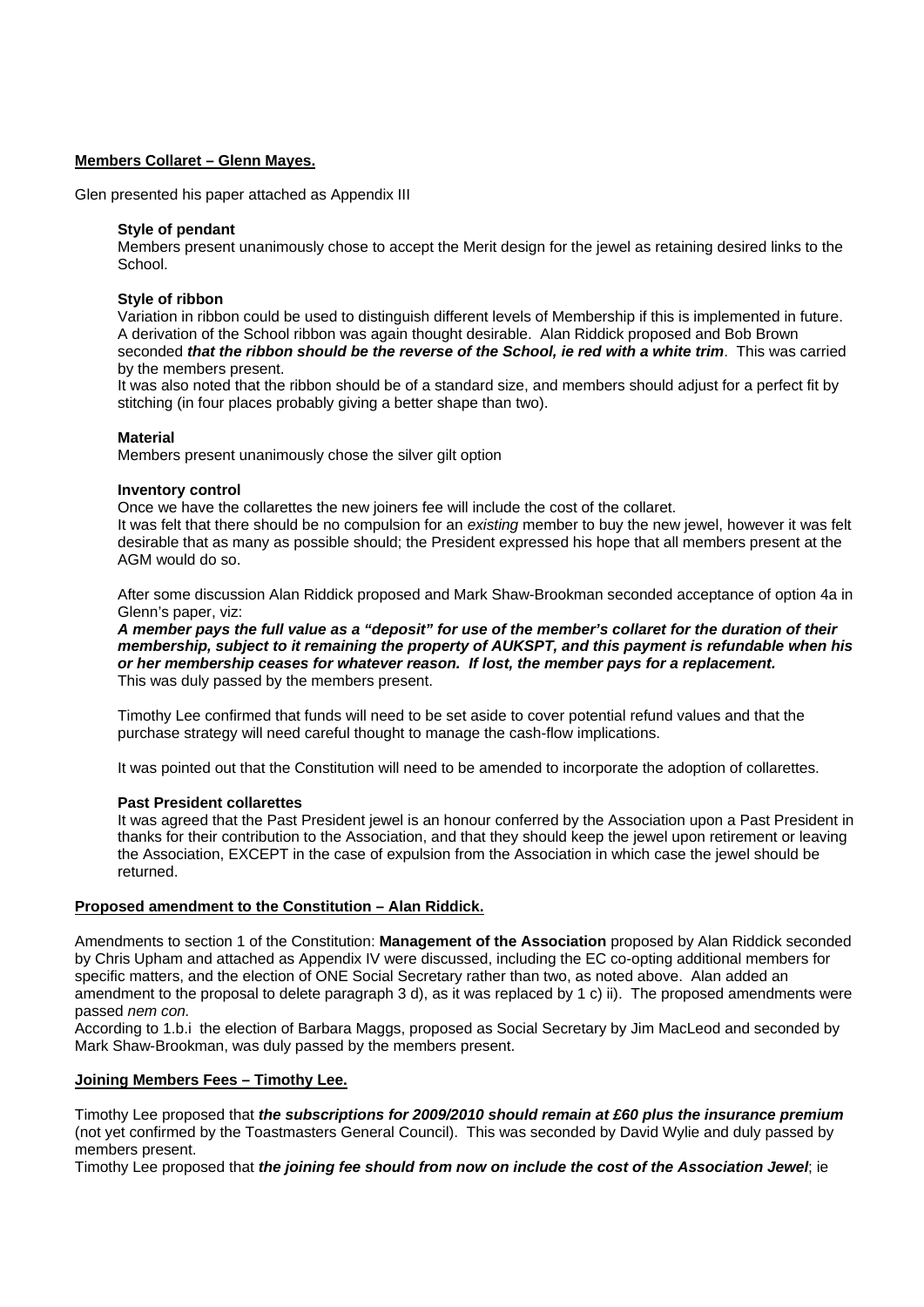£100 plus the jewel. Seconded by Glenn Mayes and duly passed by the members present.

# **Dress Code – Christopher Upham and David Wylie.**

David Wylie gave the background of this agenda item as being an example of a member's picture on the AUKSPT website dressed inappropriately. We want to uphold our standards so the picture was not published. Graham Hunt felt that the Association could not refuse a member's picture, however Peter Thompson held that the EC is charged with safeguarding the reputation and credibility of the Association and had therefore acted correctly.

Christopher Upham then outlined the criteria by which a membership application should be assessed, ie as well as being satisfied that the applicant has passed the School course and paid the appropriate fees, the Secretary should also be satisfied that the applicants website (if any) reflects our standards, and that the photographs supplied with the application show compliance with our code of dress. The full criteria are given in Appendix V.

Jane Burridge pointed out that to do this she would need to have both a Dress Code and a set of Web Standards.

A debate then took place regarding the Dress Code. Members commented that any code should be for guidance only and that individual Toastmasters would have different interpretations of any such guidance.

Alan Riddick had submitted to the meeting a paper giving definitions of formal White Tie dress, including accepted variations for Toastmasters. Alan proposed and Peter Thompson seconded *that the EC within a 3-month timeframe should propose to the members a Dress Code based upon both the White Tie paper and the UKSPT Dress Code.* 

Christopher Upham stated that the Association already had a perfectly good code in that provided by the School; Chris proposed and Glenn Mayes seconded *that the UKSPT Dress Code be accepted as the Association's Code.* 

This was voted upon and passed by a majority vote however confusion reigned concerning whether this was an amendment to Alan's original proposal or a second proposal. Despite him stating that he withdrew his proposal, Alan's original proposal was also voted upon and carried by a majority vote.

At this point with two conflicting proposals passed by the meeting, more heat than light was generated by the discussion which followed. Finally Alan Riddick proposed and Paul Mitchell seconded *that the EC issues to members guidelines based upon both the School Code and the White Tie paper, together with photographs illustrating correct mode of dress,* and this was duly carried by a majority vote.

# **Any Other Business.**

#### **Newly trained Toastmasters shadowing or having as a Mentor more experienced Toastmasters?** Members requested that

- after each intake the Secretary will email the membership with details of new members and their whereabouts, to facilitate making connections

- the Secretary will start to compile a Register of members willing to act as mentors

Phil Shorthouse pointed out that there are financial (expenses), practical (two meals etc) and etiquette (client needs to be informed and agree) implications in having either a shadow or a mentor.

See also Local Groups item below.

# **AGM Dinner/Dance expenses additional costs – Philip Shorthouse.**

Philip withdrew this item but did ask members present to consider if at the next AGM we might start the meeting at 11.00 and continue after lunch, and if it would be better held on a Sunday/Monday rather than Saturday/Sunday.

# **Local Groups – Alan Riddick**

Members requested that Alan and the Secretary work together to define a local grouping structure to facilitate networking, feedback and interaction.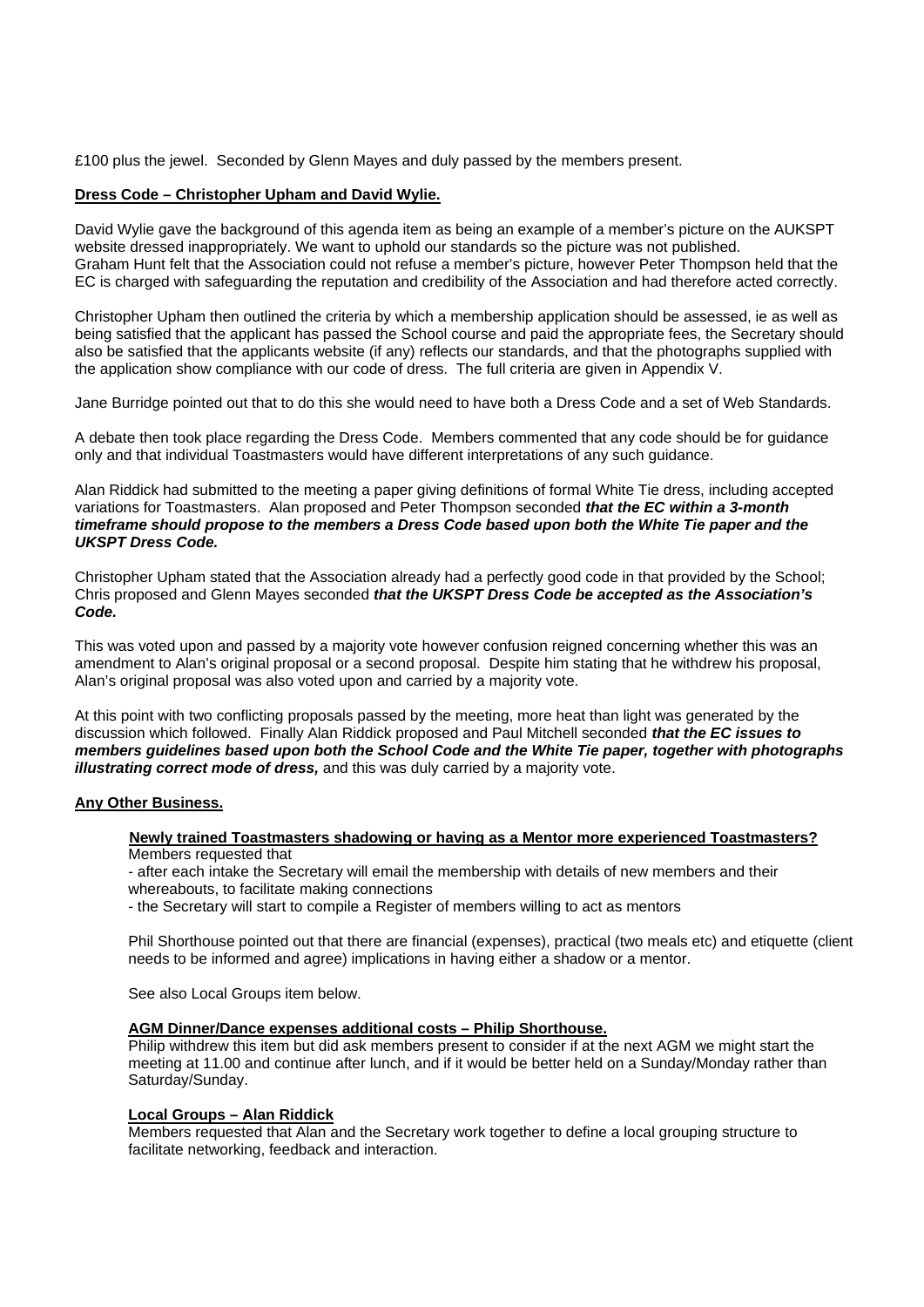# **Revision of Website – Alan Riddick**

Needs to be re-initiated, members requested the EC identify a suitable volunteer to take this work forward.

# **Association Logo – Alan Riddick**

Members requested that the Secretary investigate the provision of high-resolution Association logos.

# **How is the credit crunch affecting us – Mark Shaw Brookman**

There was not time to explore this during the AGM.

#### **Could a standard/model contract form be produced that we could all adopt.**

Again this was mentioned; several members stated that they have Booking Terms and Conditions on their websites which other members are welcome to use.

The time being well past the scheduled finish time, President David Wylie thanked all the members present for coming.

# **Date and location for the fifth annual general meeting.**

The location is to be decided and the proposed date is Saturday the  $20<sup>th</sup>$  of February 2010.

The meeting was closed at 5.15 p.m.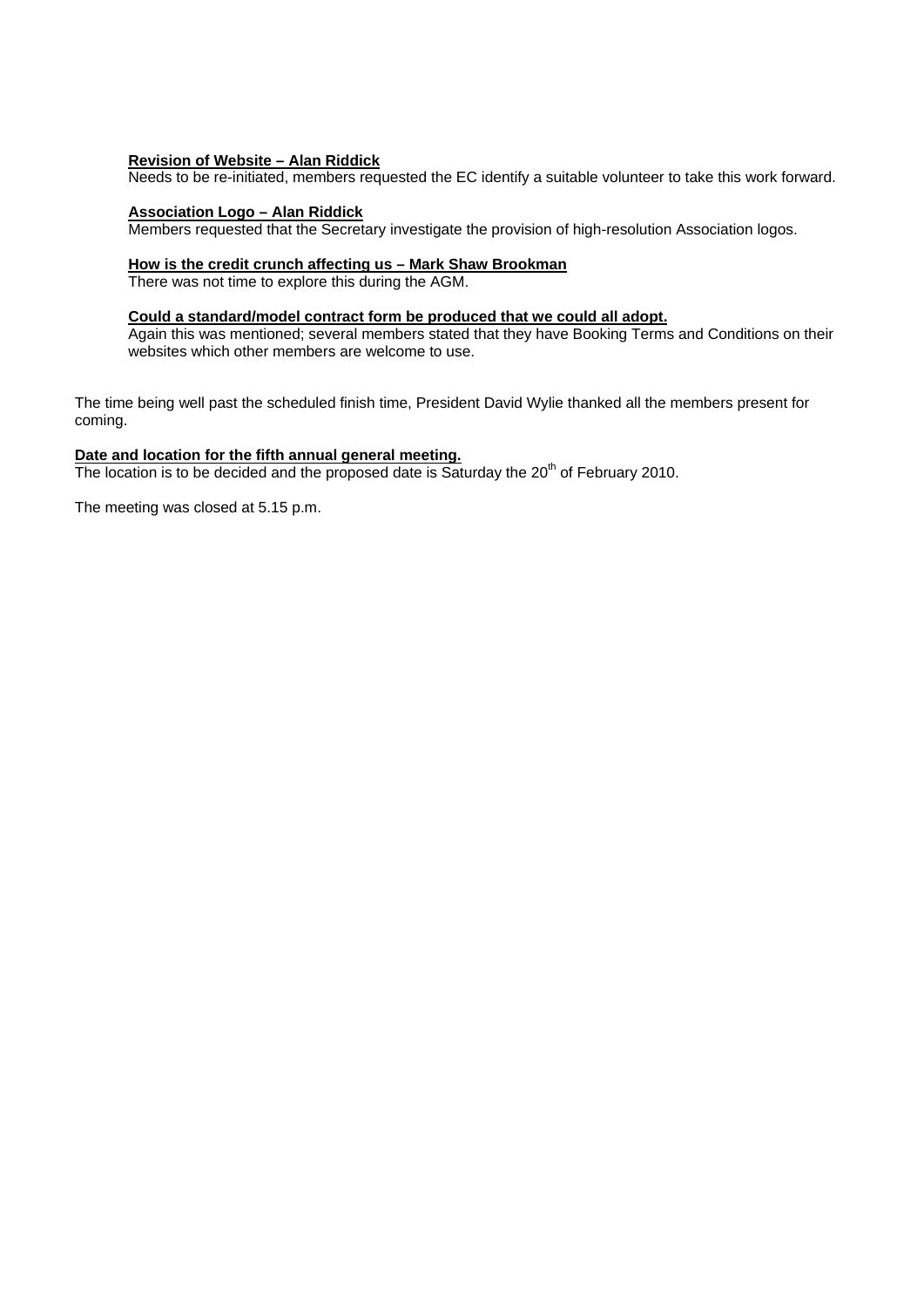# **APPENDIX I**  TREASURER'S REPORT - OVERVIEW

# **The Association of the UK School of Professional Toastmasters**

# **Treasurers report for the year ending 31st January 2009**

I am very pleased to present my report for the financial year ending  $31<sup>st</sup>$  January 2009.

The Association finances remain in a very healthy position and currently the funds held are as follows:

| <b>Current Account</b>                | £ 53.78              |
|---------------------------------------|----------------------|
| <b>Business Instant Access</b>        | £8009.94             |
| Total                                 | £8063.72             |
| Less cheque outstanding<br>Total Cash | £ 362.00<br>£7701.72 |

Included with the papers enclosed are the following

- 1) Financial statement of activities and Balance Sheet as at 31/01/0
- 2) Appendix 1 Breakdown of expenses for year ending 31/01/09
- 3) Appendix 2 Notes to the accounts
- 4) Appendix 3 Breakdown of AGM income and Expenditure for 2008 AGM
- 5) Appendix 4 Breakdown of members joining fees, subscription income and insurance fees for year ending 31/01/09
- 6) Appendix 5 Budget options for year ending 31/01/10

As detailed in my last report the Presidents regalia purchased in 2008 is included as a fixed asset and depreciated over four years. The current asset value within the accounts is now £1410.62 after 2 years depreciation.

We currently await the quotation for this year's insurance premium. At last years AGM it was agreed that members would pay insurance premiums in addition to the annual subscription. The insurance premium was set at £10 per member last year and I have accounted for insurance separately in the accounts. The Insurance account is currently £25 .64 in credit made up as follows:

| Insurance income for year 08/09<br>Insurance premium<br>Net insurance income for 08/09 | £680.00<br>£664.36<br>£ 15.84 |
|----------------------------------------------------------------------------------------|-------------------------------|
| Income received for 09/10                                                              | £ $10.00$                     |
| Balance of insurance account                                                           | £ 25.84                       |

The net cost of the 2008 AGM to the Association was £2350.28 and a breakdown is detailed in Appendix 4. This was significantly more than the previous year and with carefully planning and control this year the Association costs for the 2009 AGM are expected to be in the region of £1000.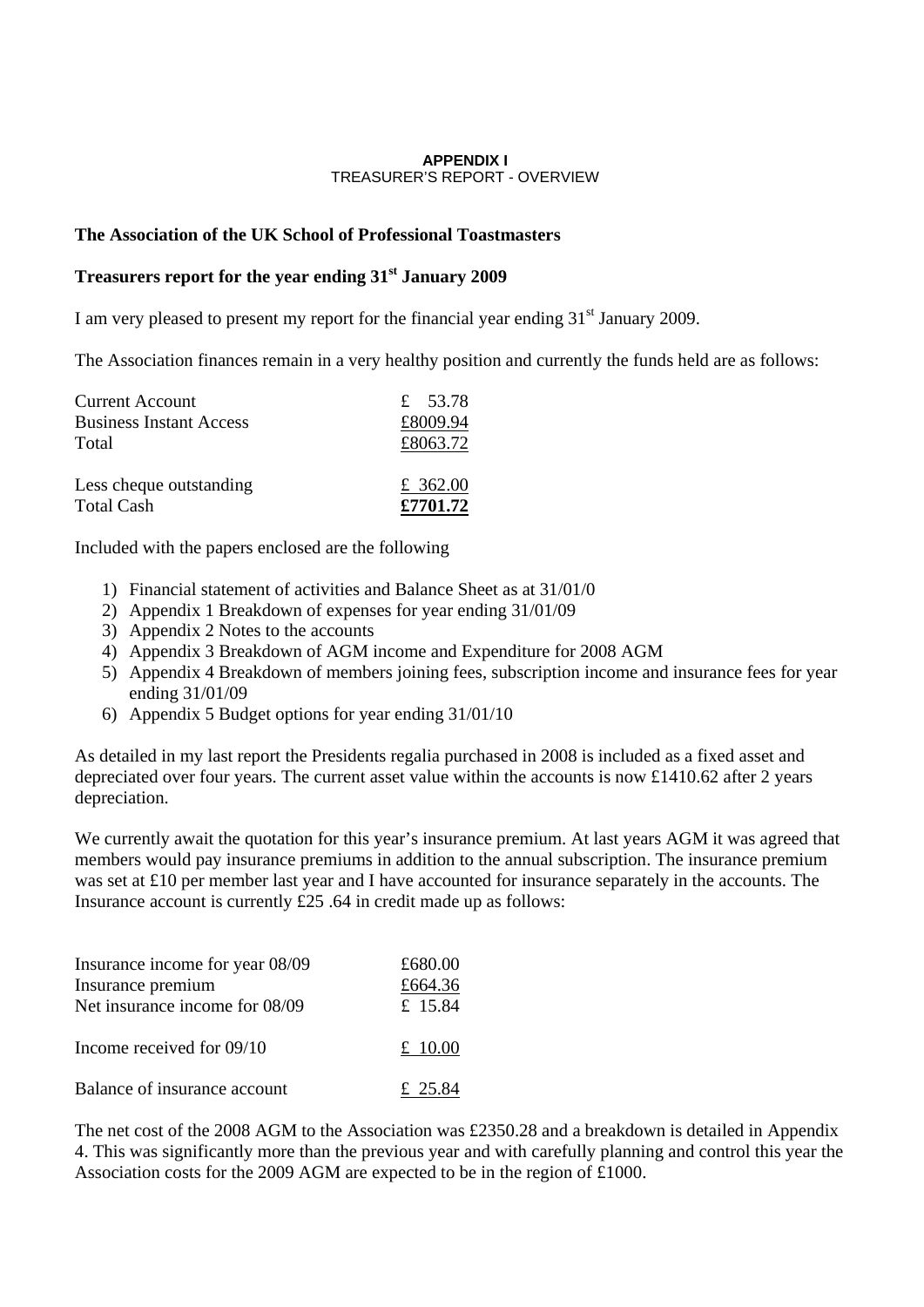I have prepared a budget for 2009 / 10 and this is detailed in Appendix 6. I have included a number of options based on the proposals put forward around purchase of members and further Past President jewels.

The total cost of purchasing gilt silver jewels is detailed as follows

| 100 gilt silver member's collarets      | £6762.00 |
|-----------------------------------------|----------|
| 6 gilt silver Past Presidents collarets | £1690.50 |
| Total cost                              | £8452.50 |

Terms for the previous purchase were 50% with order and 50% on delivery. Provided we obtain similar terms with this order we would have sufficient funds to pay the  $1<sup>st</sup> 50%$  now with the balance paid once 2009 subscriptions have been received. Within the budgets I have allowed for membership at both current levels and with a 25% loss of members due to the current economic climate. In both scenarios we would have sufficient fund to meet the commitment.

I have also budgeted for members either contributing 50% or 100% towards there collaret cost.

I make the following proposals for consideration:

- 1) Member's Insurance premium must be self financing and as such will be set to reflect the 2009 premium when known.
- 2) No change should be made to joining members fees other than they should be expected to pay what ever contribution towards the Association collaret as agreed at this AGM. Costs to include post and packaging
- 3) In view of proposals re new collaret, member's subscriptions should not increase this year, however members should pay whatever contribution is agreed at this AGM to receive and wear an Association medal. Costs should include post and packaging.
- 4) When members leave the association for whatever reason the Association medal should be returned. The association should make a nominal payment to the member of £10 to cover post and packing to return the medal to the Secretary
- 5) Member's subscriptions are due immediately after the AGM and should be received by  $30<sup>th</sup>$  April at the latest. If not received by this date the Treasurer should advise the Secretary who should give the member 14 days notice of exclusion, such notice to be sent by recorded mail.

Timothy Lee MAUKSPT Treasurer AUKSPT 8<sup>th</sup> February 2009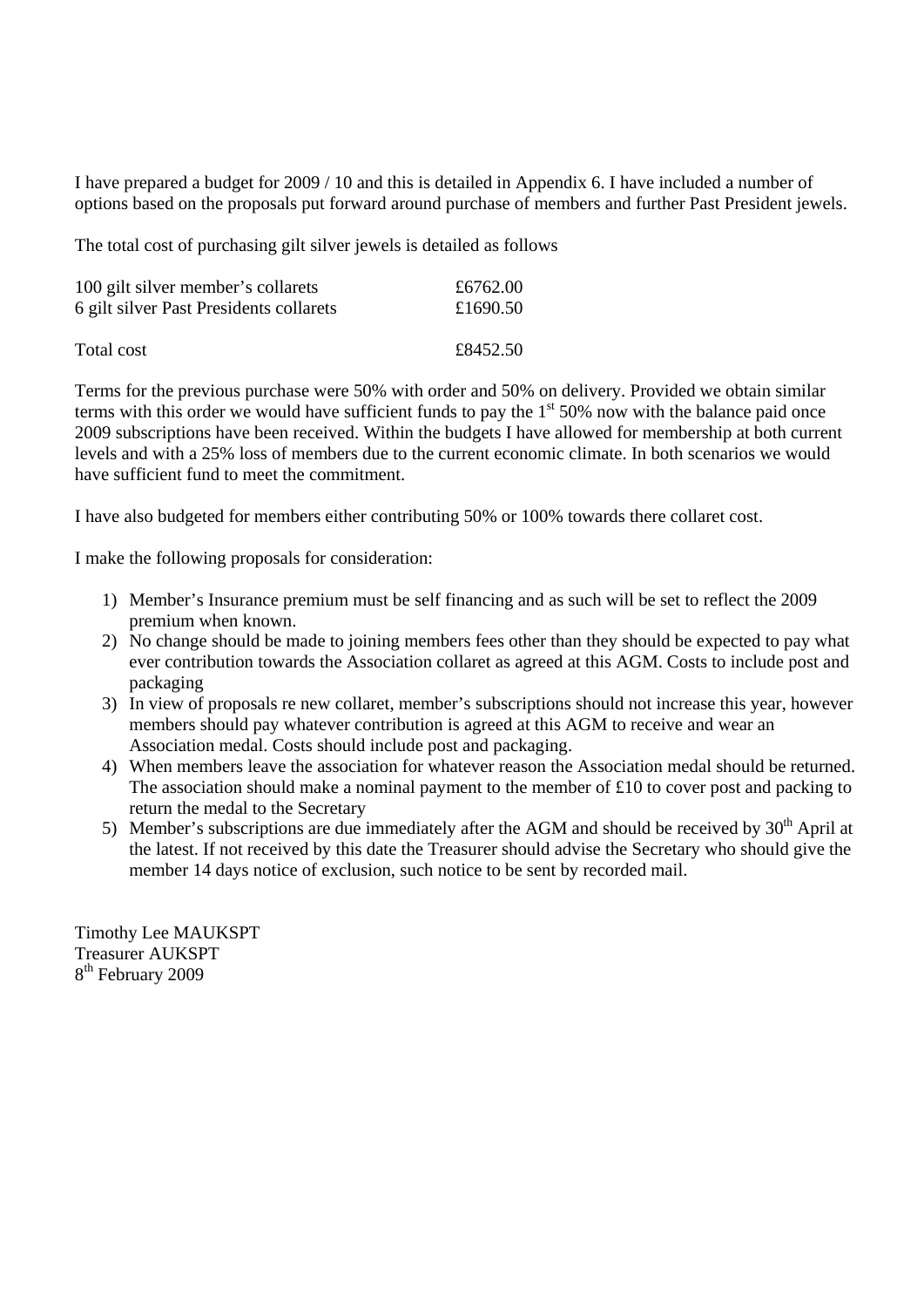# **APPENDIX II**

# **AUKSPT – Membership, Selection, Development & Retention Criteria**

# **1. Background**

Some discussion took place at the 2008 AGM re the future recruiting and development opportunities for the Association and its viability, should the source of regular recruits from the UKSPT Ltd, no longer be available. Produced below is a table showing other current toastmaster organisations' training and membership structures, where known. (Note these were based on information available from the internet and are intended as a guide only)

Since the foundation of the AUKSPT in spring of 2005, 'full' membership of the Association has been effectively 'automatic' following successful completion of the UKSPT Ltd course, completion of application form, signing of Code of Ethics and payment of relevant fee(s). The only checks carried out normally relate to checking existing individual websites for accuracy and professionalism. As it stands there are 'no' quality checks or any requirement for further assessment for any member. Development, if sought is normally sourced through application to another toastmasters 'organisation'. Some members have or are in process of joining other organisations to improve development and business opportunities, (in particular the NAT) where these opportunities are not formally available within the AUKSPT. At least two founding members of the AUKSPT have joined other associations then resigned from the AUKSPT.

No detail discussion has yet taken place over issues around:

- Toastmasters trained elsewhere, seeking to join the AUKSPT;
- Development membership options for future members;
- Development or performance review of existing members.
- Membership status for non working toastmasters.

This paper is submitted to encourage debate around these issues.

**Decision(s) sought**: To discuss and agree:

- a) Existing training route and consider acceptable alternatives, if necessary.
- b) Alternative 'membership' routes;
- c) A programme of quality assurance or personal development
- d) Consideration of implementation of 'country' or 'non working' membership.

# **2. The Way Forward - Options**

# **a)** *Retain existing membership process.*

*Advantages:* Ensures consistency. All members have been trained to same standard, exposed to range of experienced toastmaster trainers, tested to same standard and enables members to recommend others with confidence.

*Disadvantages*: 100% reliant on continued succession of graduates from UKSPT Ltd. The Association is at a possible disadvantage over other associations in being unable to attract suitable recruits from other organisations, if considered appropriate.

# *b) Implement Developmental Membership Scheme*

A resume of the criteria for membership of a number of existing toastmaster organisations is attached at *Appendix 1*. It should be noted that the AUKSPT is not actually out of step with existing arrangements in other groups i.e. training, examination then membership. Some longer standing groups have developed a more sophisticated series of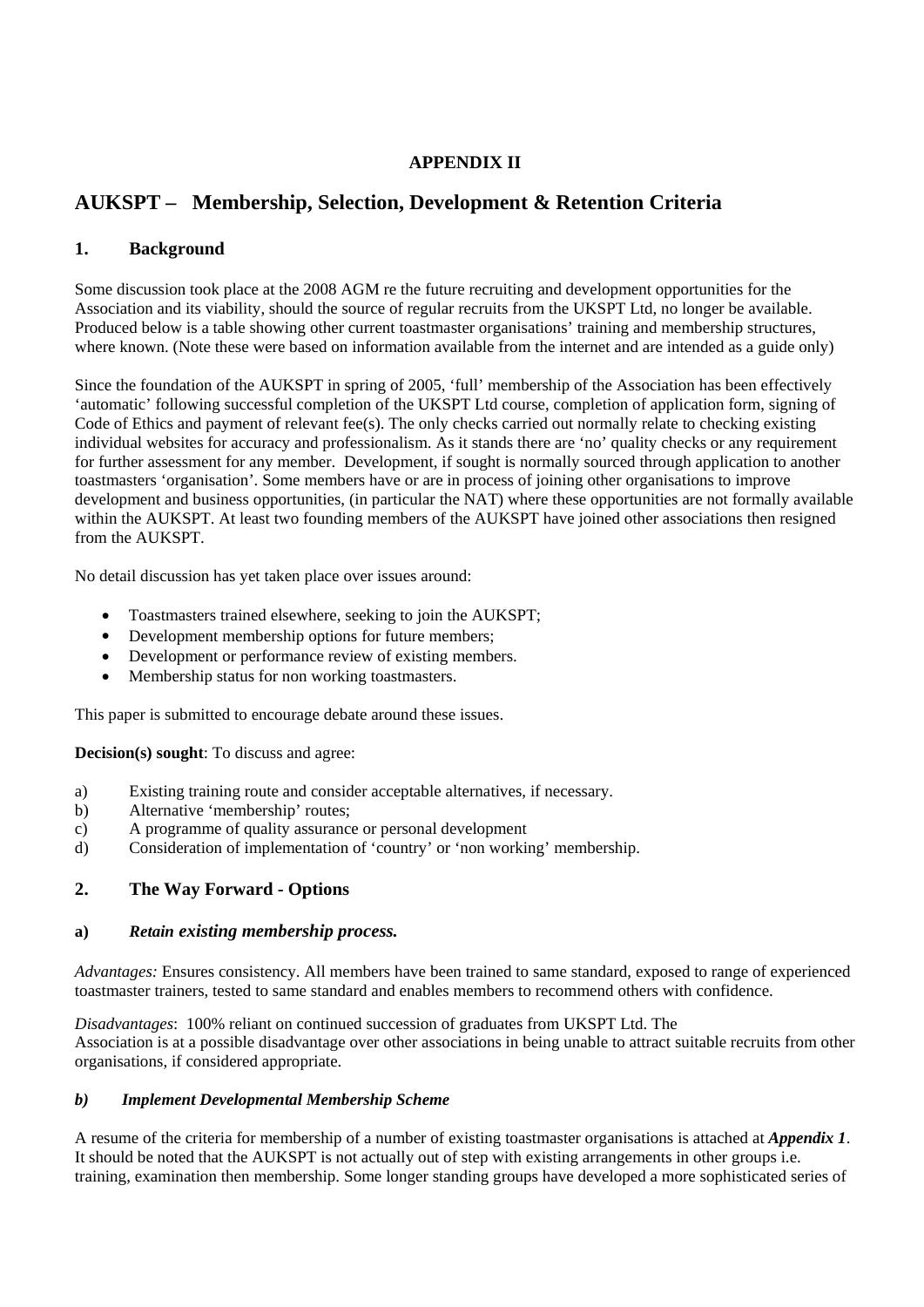criteria – training / examination/ viewing and graded membership. Implementation for the association would consolidate the reputation of the organisation as a forward thinking, sophisticated and major player in the TGC. Such a developmental programme including on the job assessments **may** assist in opening opportunities of obtaining formal recognition for our toastmaster training.

It is proposed that:

- i. Successful graduates of the UKSPT Ltd are appointed 'Associate' or 'Graduate' status of the AUKSPT e.g. 'Assoc.AUKSPT' or 'Grad.AUKSPT' on initial application.
- ii. 'Graduate members' would continue to wear the UKSPT Ltd collaret and would pay the standard joining and membership fee pro-rata depending on their course date as now.
- iii. Graduates would undertake a minimum of 6 months working and be subject to successful viewings on two separate occasions by past presidents or executive committee members of the association.
- iv. Graduates could then submit a formal application for full membership including copies of testimonials / reports if appropriate and then appear in full livery, before a 'board of examiners' of selection panel of past presidents or executive committee members.
- v. If approved, the new member could then pay a suitable admin fee including the issue of a members' collaret and right to use post nominal's – MAUKSPT.

Selection boards would need to be held at least twice a year - one being on morning of AGM in February, the other dependant on demand – perhaps the afternoon of the last day of the UKSPT Oct course.

# **c) Introduction of 'joining' Member Criteria**

This matter requires serious consideration and as we have not been approached at this stage (to my knowledge) of non UKSPT Ltd graduates, it may be appropriate that we fully implement our internal development membership process before we venture down this route. Once our own process is established, external applications, if any, should fall into line.

# **d) Design and implement a performance / quality review process**

Rationale: Ensure maintenance of professional standards, continued development, monitoring of code of ethics and quality of service and thereby, safeguarding the reputation of AUKSPT.

It is proposed that:

- i. **All** members are subject to a three (?) year quality review assessment. Three years from granting of full membership.
- ii. Review to cover website / photos / testimonials / complaints if any and a viewing of the toastmaster actually working. The review to be conducted review by past presidents / executive committee as appropriate.
- iii. The Association to cover costs from central funds reflected in membership fees.
- iv. Feedback / advice or remedial development plan is agreed as appropriate.
- v. Sanctions: Written warning / removal of link from Association website / Exclusion from Association. Appeal to Executive Committee.

*Advantages:* Credibility. No existing process apparent in other associations. *Disadvantages:* May not be popular with all members!

# **e) Introduction 'Country Membership'**

We do have some current members who have not or are not practicing toastmasters but retain full membership to keep links with the association and the cover for the occasional event perhaps. There are some members who have retired or may be intending to retire but again wish to keep their membership running. These incidents will continue to arise as the Association matures.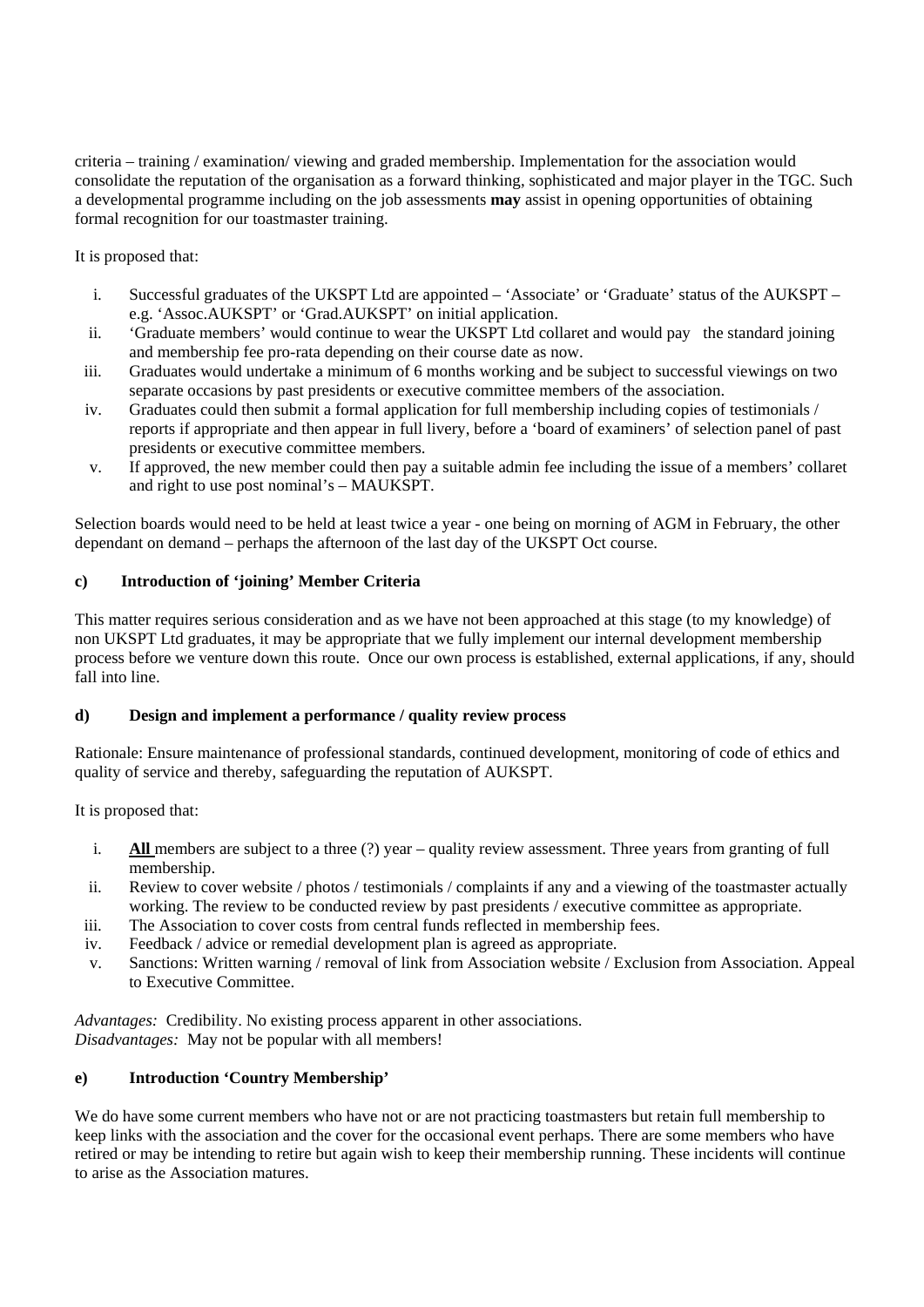It is proposed that:

- i. Consideration be given to introducing a reduced fee regime for retired or non-operational toastmasters for those who wish to retain their social and professional links.
- ii. Country members would not have voting rights or insurance cover.
- iii. Country members would surrender their member's collaret.
- iv. Country members retain the right to return to full membership on payment of appropriate dues, should their circumstances or wishes change.

# **3 Costs**

Implementation of these changes would seriously increase the amount of work generated for the secretary. Consideration may have to be given to either free membership in lieu or introduction of a suitable honorarium from the Association. The costs of mileage and potential accommodation charges for 'reviewing' officers for both upgrading members and reviews should be covered by the Association otherwise there would be no encouragement to upgrade / or review performance. These charges may need to be reflected in more realistic fees subject to review by treasurer and the executive committee. The AUKSPT currently enjoys some of the lowest membership fees as result of largely internet based organisation and lack of physical meetings per year.

# **4. Recommendations**

- i. The AUKSPT implements a developmental approach to membership with introduction of 'Graduate Membership' (Grad.AUKSPT)
- ii. Implement revised membership criteria from Apr 2009 course.
- iii. The Association agrees to implement a regular review process of established toastmasters.
- iv. The Association continues to hold the question of externally qualified candidates until the revised internal membership criteria is established.
- v. The Association agrees to implement country membership at a reduced rate.
- vi. The constitution is amended as appropriate to reflect decisions made.

# **5. Conclusion**

It is important that having established itself as a creditable organisation and now the largest TGC affiliate, that we continue to lead the way in 'professionalising' our proud profession. We need to have the courage to take forward, these changes to ensure we maintain the competitive edge, especially in the current economic down turn. On the other hand we do need to be cautious in maintaining our standards and tight selection criteria, there are toastmasters who have been excluded from other associations (in one case 'three') and then joined other associations.

In the interest of lively debate I commend this paper to you.

Glenn Mayes MSC Chartered MCIPD MAUKSPT Past President Past President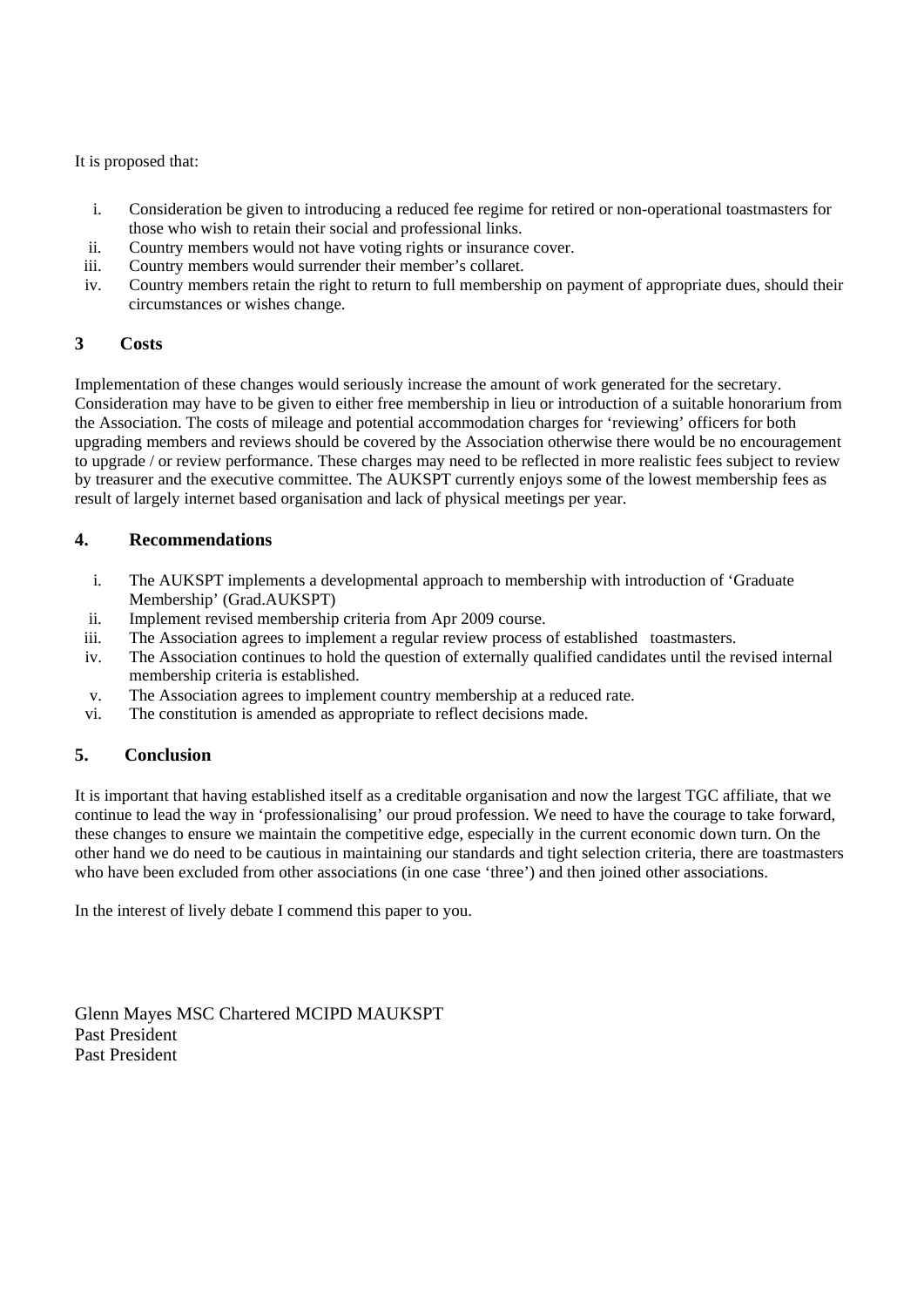# **Association / Guilds – Training & Membership**

| Organisation                                                                                     | $\#$<br>Membe<br>rs   | <b>Training</b><br>Programme                                                                  | <b>Membership Criteria</b>                                                                                                                                                                                                                                                                                                                                                          | <b>Quality Review</b> | <b>Notes</b>                                                                                                                               |
|--------------------------------------------------------------------------------------------------|-----------------------|-----------------------------------------------------------------------------------------------|-------------------------------------------------------------------------------------------------------------------------------------------------------------------------------------------------------------------------------------------------------------------------------------------------------------------------------------------------------------------------------------|-----------------------|--------------------------------------------------------------------------------------------------------------------------------------------|
| <b>Alliance of</b><br><b>Toastmasters</b>                                                        | 9                     | None shown                                                                                    | Not recorded                                                                                                                                                                                                                                                                                                                                                                        | None specified        |                                                                                                                                            |
| <b>Federation of</b><br><b>Professional</b><br><b>Toastmasters</b><br>$(*)$<br>(Fed.PT)          | 13                    | Advice offered re<br>best training<br>provision                                               | Written exam & formal interview<br>Min 6 months Associate Member<br>(May require evidence from<br>third parties & list of functions<br>officiated)<br>Further interview - Full membership                                                                                                                                                                                           | None specified        | Formed 1985 -<br>Noel Hampton<br>(co founder<br>UKSPT)<br>3 meetings a year<br>plus AGM                                                    |
| <b>Institute of</b><br><b>Toastmasters</b><br>of<br><b>Great Britain</b><br>$(InstTGB)$ (*)      | 34                    | Not shown                                                                                     | 'Applicants to the institute who are<br>already toastmasters are required to go<br>through a rigorous process of<br>examination to ensure that they are<br>proficient enough to be considered<br>members'                                                                                                                                                                           | None specified        | Formed 1972<br>Regular quarterly<br>meetings<br><b>Annual Ball</b><br>following AGM                                                        |
| <b>London Guild</b><br>of<br><b>Toastmasters</b>                                                 | 29                    | Runs training<br>courses for<br>aspiring<br>toastmasters as /<br>when sufficient<br>interest. | <b>Associate Member: Completes</b><br>sponsored course: Shadows 4 events -<br>apply within $6 - 12$ month of offer<br>made. Viewing of candidate working<br>Full Membership: Undergo two<br>successful viewings, by Past Presidents<br>of the Guild, at different functions<br>Complete a questionnaire unaided.<br>Attend a selection panel of the Guild's<br>management committee | None specified        | Formed 1960.                                                                                                                               |
| <b>National</b><br><b>Association of</b><br><b>Toastmasters</b><br>$(NAT)$ $(*)$                 | 62                    | No formal<br>training<br>programme.<br>Individuals<br>available to train<br>one to one        | Associate: By written & then oral<br>examination by a Court of Examiners<br>(twice a year).<br>Member: Further exam.<br>Fellow: Examination by Fellowship<br>Assessment Board & then approved by<br>NAT Exec Comm.<br><b>President:</b> Elected from serving<br>Fellows.<br>Life Vice President: Gift of Exec.                                                                      | None shown.           | Formed 1954<br>Regular quarterly<br>$meetings -$<br>exchange views<br>and developments<br><b>Annual Ball</b><br>Plus Christmas<br>Luncheon |
| <b>Toastmasters</b><br>$\boldsymbol{\&}$<br><b>Masters of</b><br><b>Ceremonies</b><br>Federation | 27<br>(21)<br>active) | Offers range of<br>toastmaster<br>training facilities.<br>(Not specified)                     | Studied with, interviewed and<br>examined by<br>Past Presidents of TMCF                                                                                                                                                                                                                                                                                                             | None specified        | Formed 1954                                                                                                                                |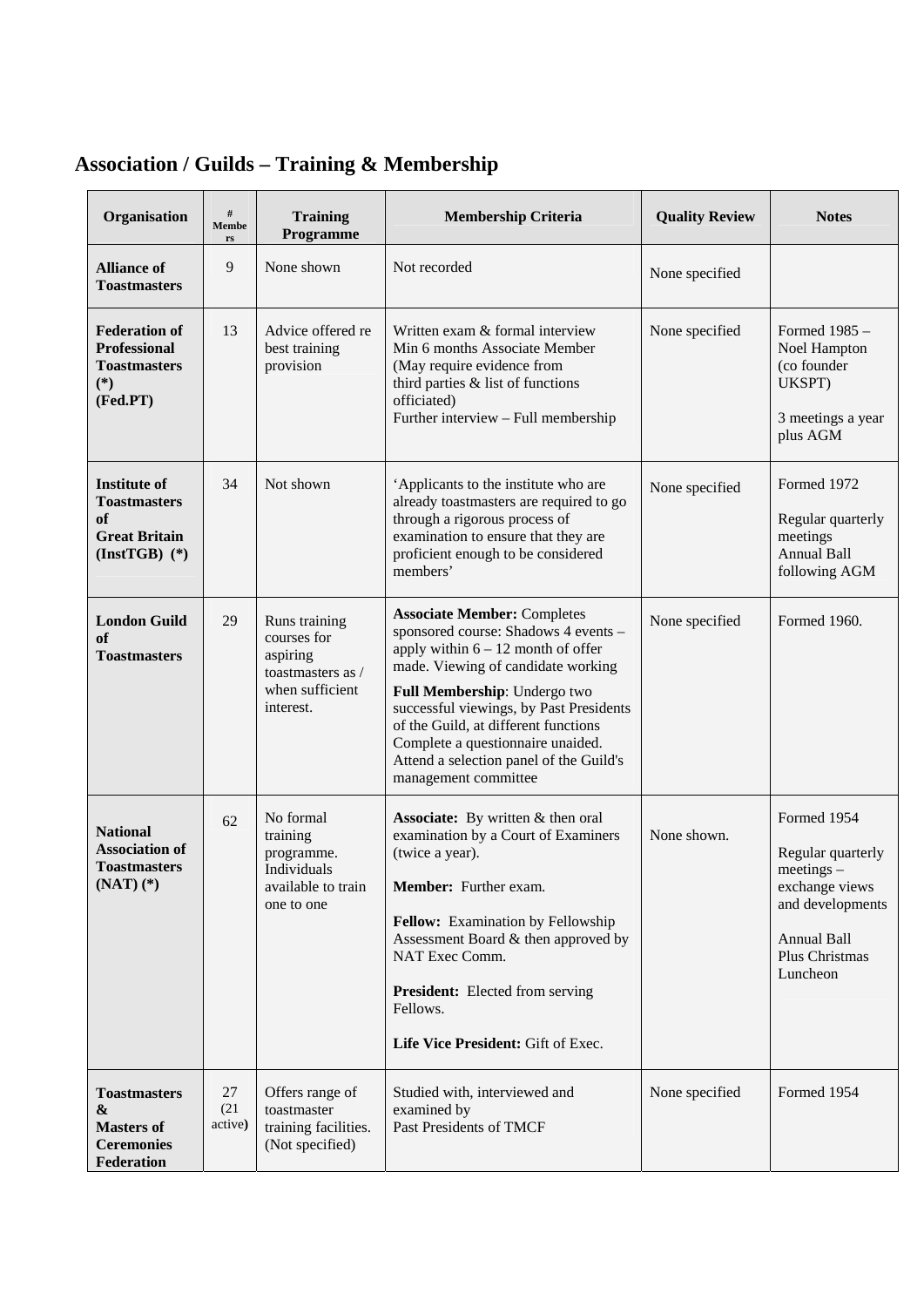| <b>Association -</b><br><b>UK School of</b><br><b>Professional</b><br><b>Toastmasters</b>           | $64/$<br>130<br>Gradua<br>tes | Five day<br>residential courses<br>- Apr & Oct each<br>year<br>Tested by<br>Examination                                                                        | Currently automatic on application,<br>following successful completion of<br>course | One annual<br>meeting (AGM).<br>Email via<br>Executive.<br>Unofficial local<br>networks.   | Formed 2004                                                                                                    |
|-----------------------------------------------------------------------------------------------------|-------------------------------|----------------------------------------------------------------------------------------------------------------------------------------------------------------|-------------------------------------------------------------------------------------|--------------------------------------------------------------------------------------------|----------------------------------------------------------------------------------------------------------------|
| <b>Northern</b><br><b>Guild of</b><br><b>Toastmasters</b><br>(NGT)                                  | 33                            | Not shown                                                                                                                                                      | Not shown                                                                           | Strives through<br>training $&$<br>seminars to keep<br>pace with changes<br>in profession. | Formed 1985                                                                                                    |
| <b>English</b><br><b>Toastmasters</b><br><b>Association</b><br>$(ETA)$ (*)                          | 33                            | Three day $-$ one<br>to one based on<br>individual need.<br><b>Or</b><br>One day<br>'alignment'<br>course for<br>existing<br>toastmasters.                     | Membership follows training.                                                        | Training days /<br>luncheons - twice<br>pa. Apr & Oct.                                     | Formed c 2006                                                                                                  |
| <b>Guild of</b><br><b>International</b><br><b>Professional</b><br><b>Toastmasters</b><br>(G.int.PT) | 12                            | Two weeks – non<br>residential-<br>central London.<br>$(\pounds 5000 \text{ plus } \text{VAT})$<br>(Ivor Spencer<br>school of<br>Professional<br>Toastmasters) | Membership proposed on successful<br>completion of Ivor Spencer's course            | Not recorded                                                                               | Formed c 1980<br>$($ Ivor Spencer $-$<br>Founder & Life<br>President of G Int<br>P(T)<br>No female<br>members. |
| <b>Guild of</b><br><b>Professional</b><br><b>Toastmasters</b>                                       | 29                            | 'Professional<br>Toastmasters<br>Academy': est.<br>1998.<br>Two weeks-<br>central London.                                                                      | Not disclosed                                                                       | Not disclosed                                                                              | Formed June<br>1968<br>'Fellows' (FGPT)<br>$-$ only.<br>No female<br>members.                                  |
| Society of<br>London<br><b>Toastmasters</b>                                                         | 23                            | No training<br>scheme.<br>Individuals<br>prepared to tutor.                                                                                                    | By selection as / when vacancies arise.                                             | Not disclosed                                                                              | Formed Jan 1953.<br>No female<br>members.                                                                      |
| <b>Executive</b><br><b>Guild of</b><br><b>Toastmasters</b><br>& Town Criers<br>$(EGTTC)$ $(*)$      | 12                            | Toastmaster<br>Training<br>$Academy =$<br>5 day residential<br>course Jan, Apr &<br>Oct. (£2500)                                                               | By application following course or<br>Experience.                                   | Not stated                                                                                 | Formed in 2007.                                                                                                |
| Independent<br><b>Toastmasters</b><br><b>Association</b><br>(I.Tm.A)                                | 6                             | Not shown                                                                                                                                                      | Not shown                                                                           | Not shown.                                                                                 |                                                                                                                |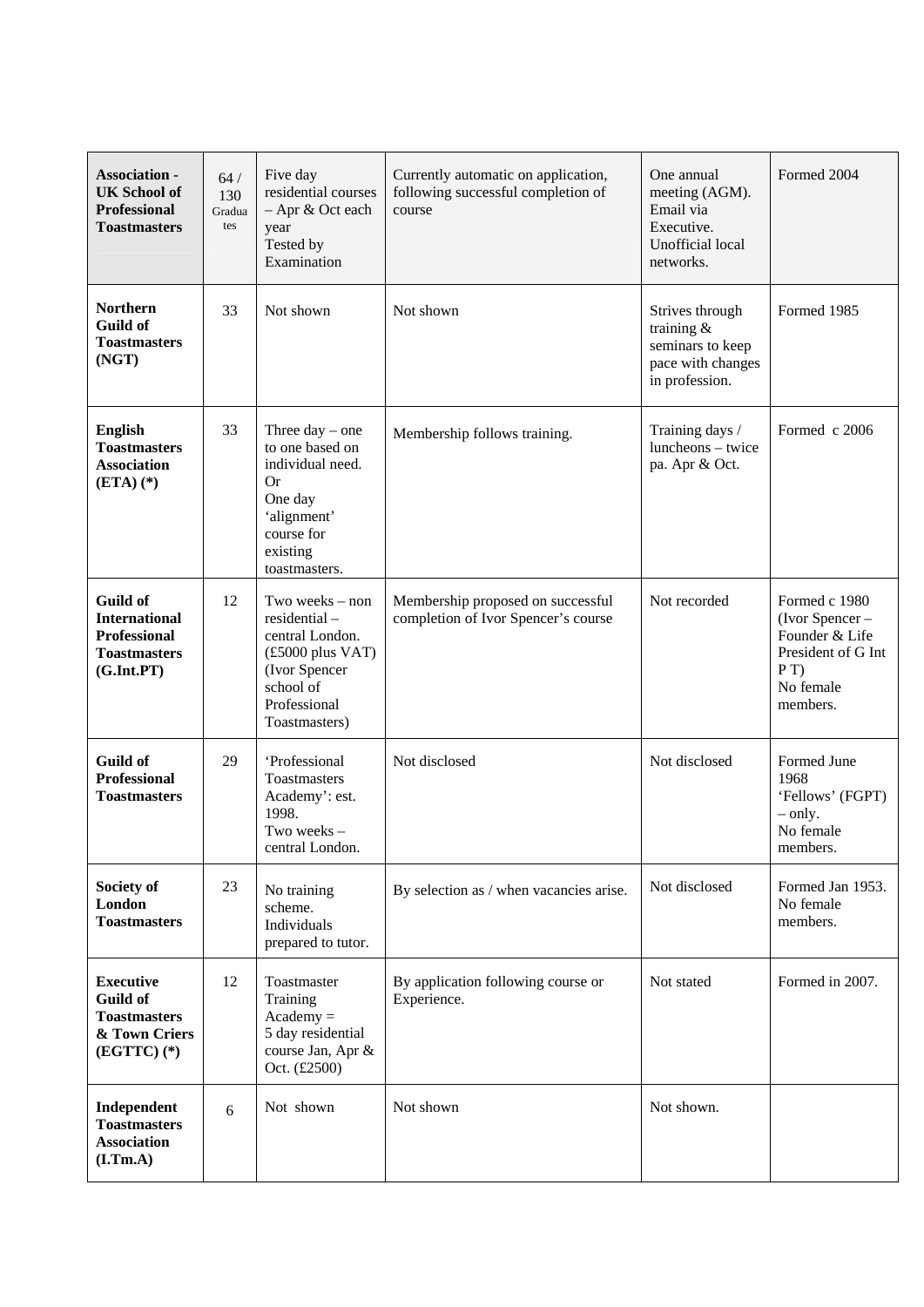| <b>Britannic</b><br>Guild of<br><b>Toastmasters</b><br>(BGT)             | c. 12        | Not shown                                                    | Not shown - Appointed 'Fellows' | Not shown |                        |
|--------------------------------------------------------------------------|--------------|--------------------------------------------------------------|---------------------------------|-----------|------------------------|
| <b>Royal Guild of</b><br><b>Toastmasters</b>                             | $\mathbf{1}$ | Ex Member<br>Guild of<br>Professional<br><b>Toastmasters</b> | -                               |           | One member             |
| <b>Association of</b><br><b>Scottish</b><br><b>Toastmasters</b><br>$(*)$ | 9            | Not shown                                                    | Not Shown                       | Not shown | Launched March<br>2001 |
| <b>David Tilt</b><br><b>Associates</b>                                   | 8            | Not shown                                                    | Not Shown                       | Not Shown |                        |

 **(\*) Members include graduates UKSPT and / or members of AUKSPT** 

 $\mathbb{R}^n$ 

 **Affiliated / recognised by Toastmasters General Council (TGC)** 

 **Note: Membership numbers may include members of two or more associations**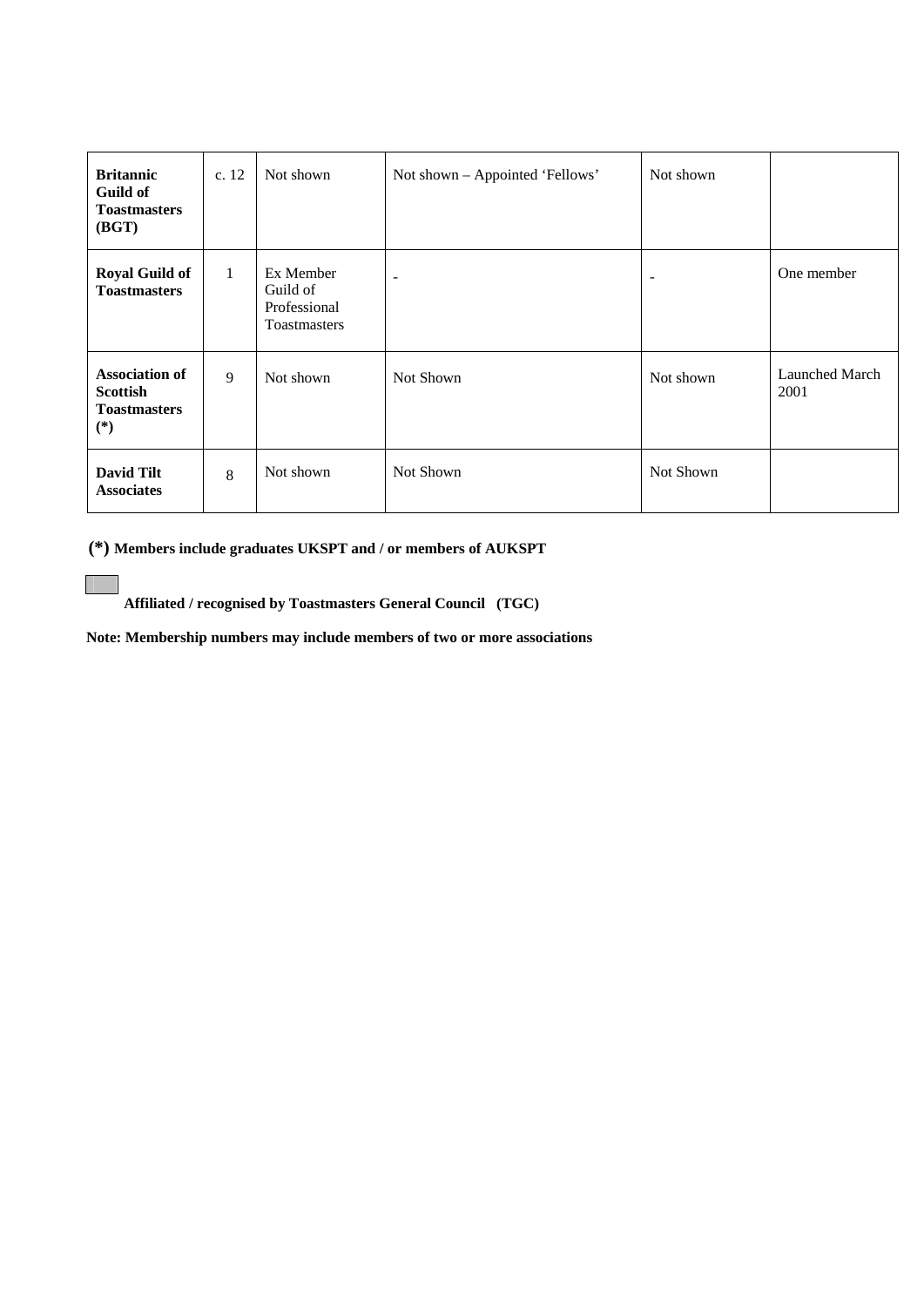# **APPENDIX III**

# **AUKSPT – Members Collaret**

# **1. Background**

Since formation in spring of 2004, members of the Association have continued to wear the 'original' collaret issued on graduation from the UKSPT training course. Some 130 students have graduated from the UKSPT Ltd since it's founding, 130 graduates are therefore entitled to wear the collaret. Currently only some 64 'graduates' have chosen to become members of the AUKSPT. Consequently some 50% of graduates **may** be operating potentially without insurance, compliance of code of ethics etc, yet gaining from the growing reputation of the AUKSPT, simply by wearing the existing insignia and collaret of the Association.

In 2006, the Association agreed and procured from Merit Badge Ltd, Birmingham - a Presidents pendant and chain; two vice presidents collarets plus three past presidents collarets. The common design theme – as agreed in 2007 – was the retention of the UKSPT 'badge' as the centre piece of the pendants.

Concerns were raised at the last AGM (2008) following misconduct issues that the AUKSPT should consider its own distinctive pendant and collaret to distinguish 'members' from 'graduates'. A small number of members also raised concerns over the practicality of long term use of red and 'white' striped ribbon.

Decision(s) sought: To discuss and agree:

- 1) A style of pendant & collaret for AUKSPT members.
- 2) Purchase a quantity of members collarets
- 3) Purchase additional stock of Past Presidents collarets
- 4) Management of consequent AUKSPT inventory.

# **2. Options**

# **a)** *Retain existing arrangements / use of UKSPT Ltd collaret.*

*Advantages:* No cost involved. *Disadvantages*: Fails to resolve concerns over separate identity for AUKSPT members.

# **b)** *Procurement of independent collaret based on existing AUKSPT officer regalia.*

 Attached below (Merit Badge Artwork) is the suggested 'design' offered by Merit – our existing supplier. A simple pendant based on the existing officer pendant, centre: the enamelled badge of the UKSPT with a circlet containing the words 'Association UK School of Professional Toastmasters'.

Following on from discussions at last years AGM, the design department has included a number of options for coloured ribbon. A survey of both TGC recognised associations and guilds plus other known toastmasters organisations shows that blue is the most popular, followed by red. With the exception of the 'new' executive Guild and their 'rainbow' ribbon, all are relatively conservative in nature.

*Advantages*: Existing die retained by supplier. No design cost to re-use. Establishment of an independent identity for AUKSPT but retaining links with original training source, the UKSPT Ltd. *Disadvantages*: Financial investment required by the AUKSPT and /or individual members. (See Para 3 below)

# **c) Design and procure an original MAUKSPT collaret.**

#### *Advantages:* Fresh look.

*Disadvantages:* New development costs; new delay to await 2010 AGM; will sever links with UKSPT Ltd.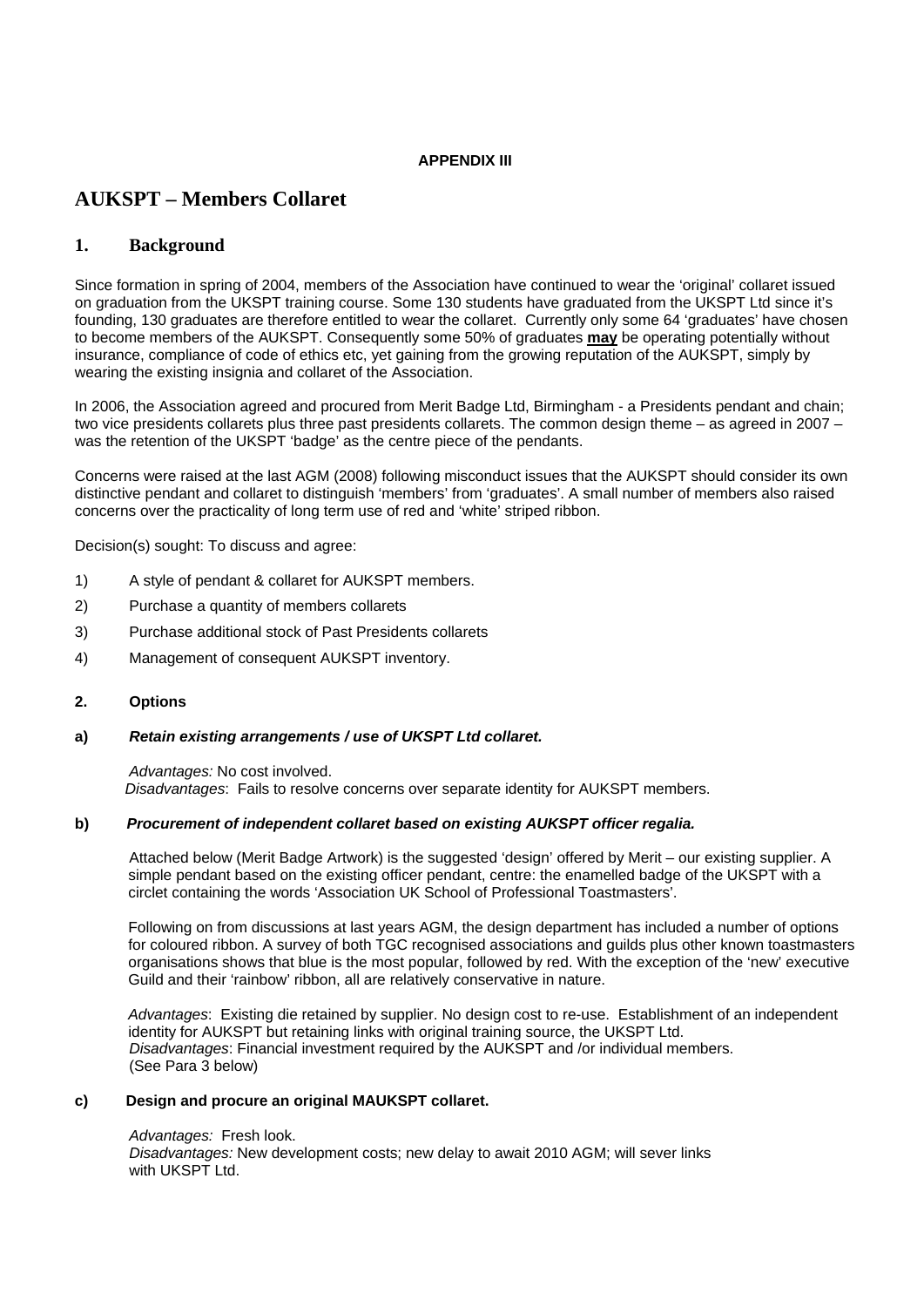# **3. Costs**

The costing of the new / additional collarets is tabled below. The existing officer's collarets are all 'gilt sterling silver' and consequently heavier and better quality finish. The debate is one of quality versus economy. Current membership figure of 64 used plus stock in hand – 10 graduates joining per annum. Unit cost prices quoted are excluding VAT @ 15%.

| <b>Item</b>                     | <b>Description</b>                                                           | <b>Unit Cost</b>                               | <b>Total Cost</b>              |
|---------------------------------|------------------------------------------------------------------------------|------------------------------------------------|--------------------------------|
| <b>Members Collarets</b>        | Base metal                                                                   | $(100)$ £27.50                                 | £3162.50                       |
|                                 | <b>Gilt Sterling Silver</b>                                                  | $(100)$ £58.80                                 | £6762.00                       |
| <b>Past President Collarets</b> | <b>Gilt Sterling Silver</b><br>(as per existing issue)<br>(2010, 2011, 2012) | 1 off - £285<br>3 off - £260<br>6 off $-$ £245 | £327.75<br>£897.00<br>£1690.50 |

# **4. Control of inventory**

With the growing value of association collarets, the membership needs to address the principle of managing its inventory.

- a) Member pays full value as 'deposit' for collaret subject to it remaining property of AUKSPT and refundable when returned on leaving or retiring from the association.
- b) Member pays 50% deposit redeemable on departure and safe return of collarets.
- c) Member pays for as part of joining fee and retains permanently.
- d) Simple loan register maintained by treasurer / secretary

# **5. Recommendations**

- 1) The Association adopts the distinctive red, white and blue ribbon for all members.
- 2) The Association purchases silver gilt member pendants.
- 3) Members pay full value for collaret refundable on leaving / ceasing membership.
- 4) The association purchases a minimum of three silver gilt 'past president' collarets.
- 5) The constitution be amended to incorporate the adoption of collarets.

# **6. Conclusion**

The Association has come a long way in a very short time and should continue to consolidate its position as the largest and most professional representative body in the UK. Establishing our separate identity with own distinctive badge building on the reputation of the UKSPT is essential.

I commend this paper to members as a platform for debate.

Glenn Mayes MSc Chartered MCIPD MAUKSPT Past President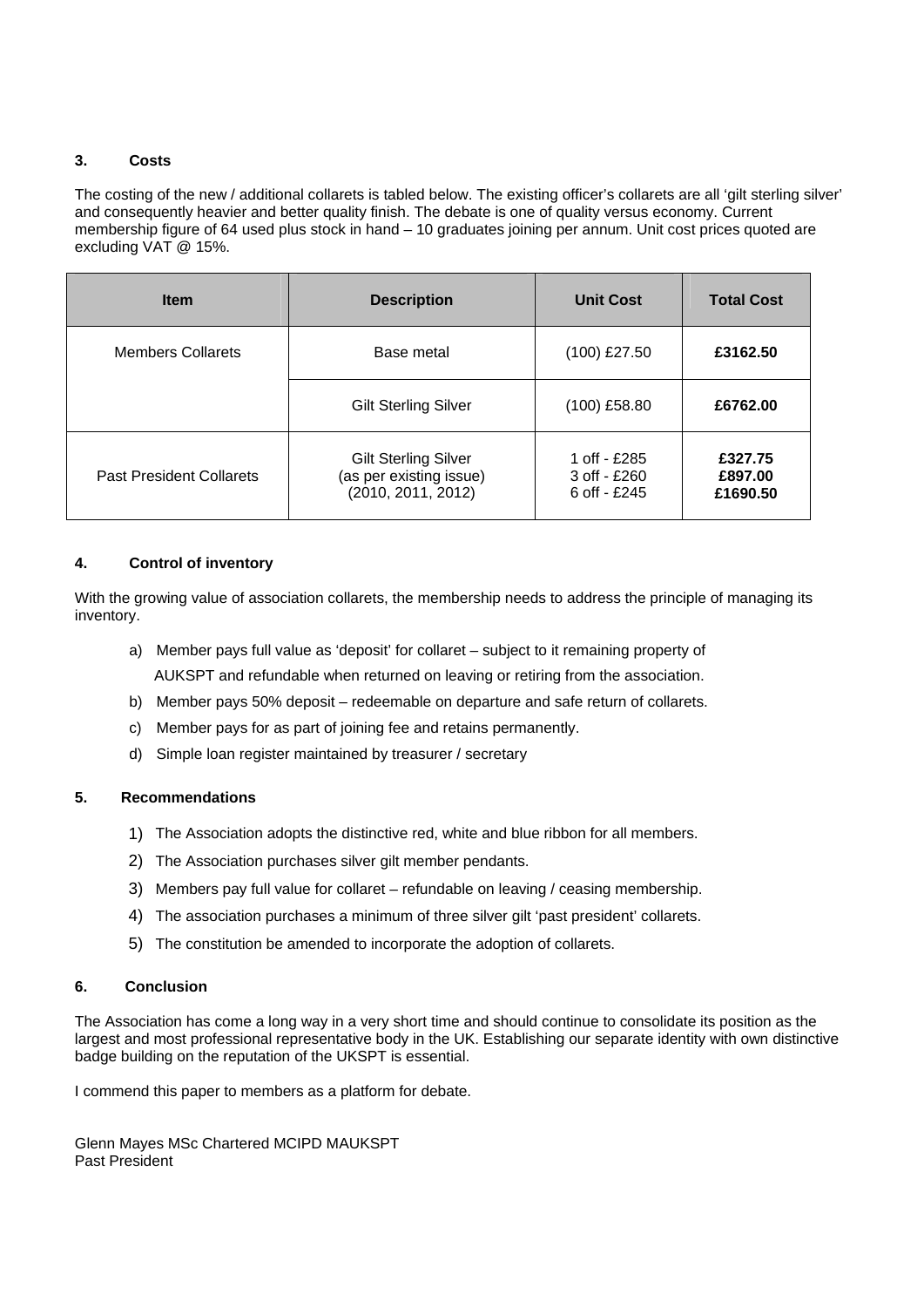

ALSO TRADING AS

C. Robalhan & Son

email: sales@fcparty.com<br>REGISTERED IN ENGLAND No. 2644046, VAT No. 559 2026 37

REGALIA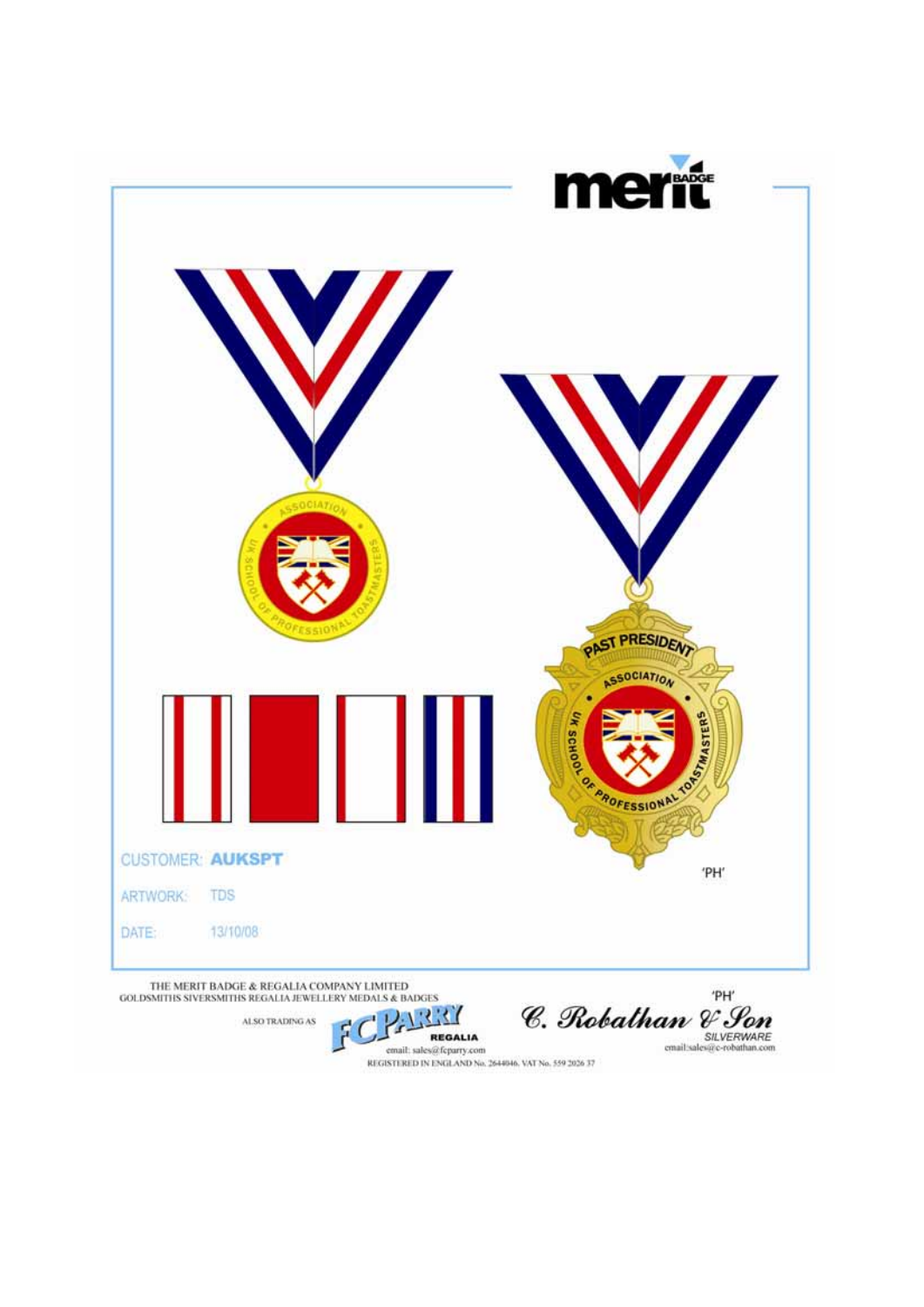# **APPENDIX IV**

# **Proposed and Agreed Amendments to the Constitution of The Association of the UK School of Professional Toastmasters**

# **1) Management of the Association**

- a) The Association will be managed by an Executive Committee consisting of the following Officers who, with the exception of the Immediate Past President, will be elected at the Annual General Meeting
	- i. The President
	- ii. The Immediate Past President
	- iii. The Senior Vice President
	- iv. The Junior Vice President
	- v. The Secretary
	- vi. The Treasurer
	- vii. At least three Committee Members
- b) The Executive Committee can at their discretion co-opt members onto the Committee or onto Working Committees to deal with specific matters.
- c) In addition there will be two Sub-Committees
	- i. The Social Committee, consisting of the Social Secretary who may co-opt additional members as necessary for any particular event being organised. The Social Secretary is an 'ex officio' member of the Executive Committee.
	- ii. The Audit Committee, consisting of two 'account examiners'. The Audit Committee will act as examiners of the accounts prior to submission of the annual accounts
- d) Eligibility
	- i. Only fully paid members of the Association are eligible to nominate, or to be nominated, for election to the above offices.
	- ii. No member of the Association may hold more that one office of the Executive Committee.
- e) In the event of any member of the Executive Committee ceasing membership for any reason:
	- i. Nominations to fill the vacancy shall be invited within 14 days of the cessation of membership. Nominations to be notified to the Executive Committee within a further 21 days of the invitation being issued.
	- ii. In the event of more that one nomination, a ballot shall be conducted by post within 21 days of the closing date for nominations.
	- iii. The closing date of any ballot shall be clearly indicated on the ballot form.